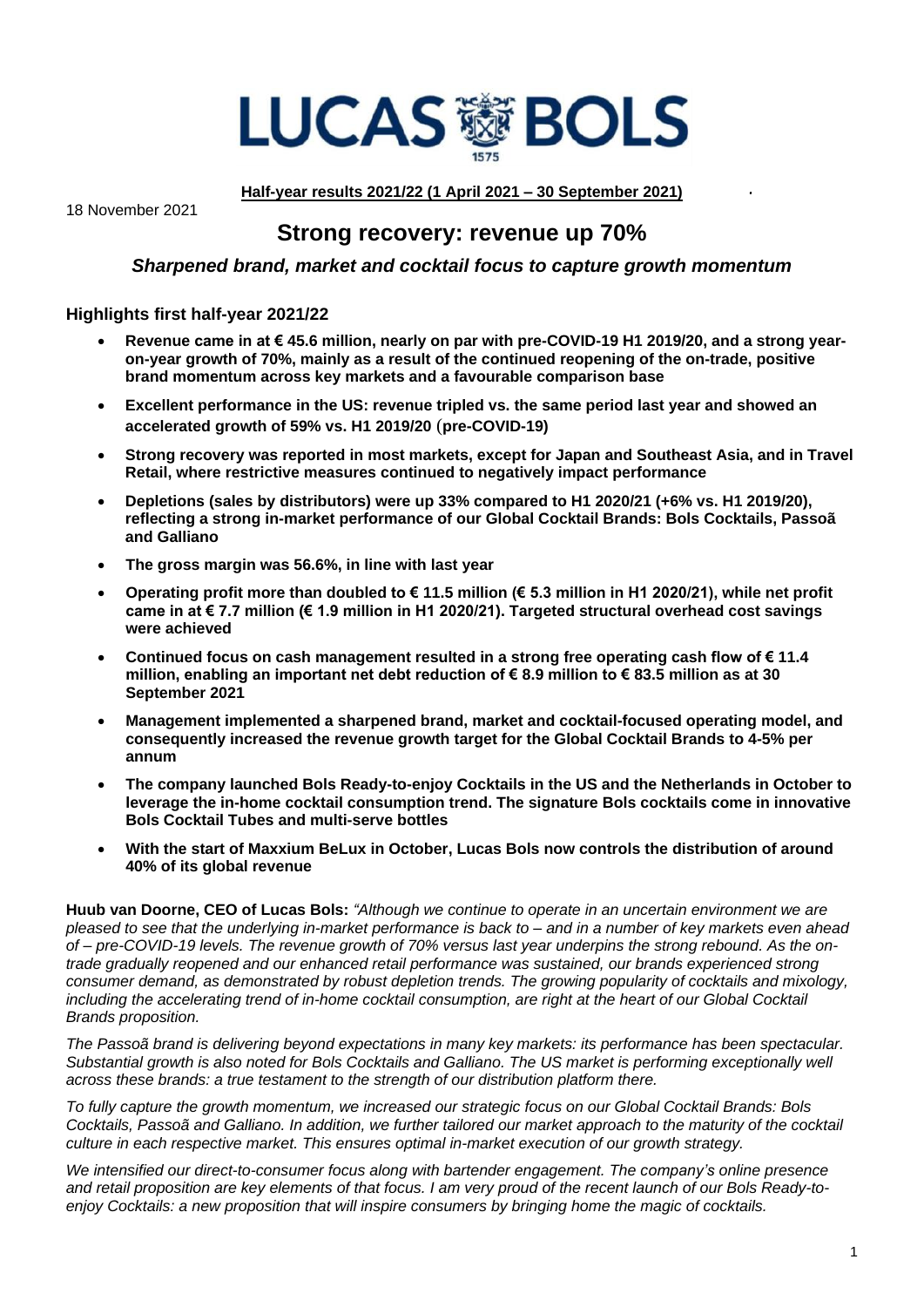*Our innovative Bols Cocktail Tubes enable us to tap into the rapidly-growing category of ready-to-serve cocktails in a unique way.*

*We have also learned lessons from the COVID-19 pandemic. Our disciplined focus on costs and cash remains in place, resulting in high cash generation and a substantial reduction in net debt.*

We are confident that our leading brands on the international cocktail market will capture the momentum to drive *long-term sustainable growth."*

# **Strategy update – Fit for Growth**

To step up growth, management implemented Fit for Growth: a revised operating model that accelerates a shift in focus that was already initiated before COVID-19.

# **Even more focus on cocktails, brands and innovation**

Under Fit for Growth, Lucas Bols redefined its brand portfolios from Global Brands and Regional Brands to Global Cocktail Brands and Regional Liqueurs & Spirits. Included in the Global Brands portfolio were Bols Cocktails, Passoã, Galliano, Damrak Gin, Vaccari and Nuvo, whilst the Regional Brands portfolio consisted of all other brands.

The new Global Cocktail Brands portfolio comprises of Bols Cocktails (Bols Liqueurs, Bols Genever, Bols Vodka, Bols Ready-to-enjoy Cocktails), Passoã and Galliano, and is set to increasingly benefit from the continuing increase in popularity of cocktails and mixology, increased in-home cocktail consumption and the premiumisation of brands and products. Resource allocation (including towards innovation, product development and Advertising & Promotion ("A&P")) will be focused on accelerating the growth of the Global Cocktail Brands. Within the Global Cocktail Brands, A&P spend is shifting more towards direct-to-consumer and digital marketing.

Our other brands, which are now clustered in the new Regional Liqueurs & Spirits portfolio, will continue to either pursue their growth strategy in specific markets (for example Henkes, Damrak Gin, Pisang Ambon, Nuvo and Vaccari) or maintain their competitiveness, protect profitability and focus on cash generation.

By establishing a separate innovation team and allocating additional resources, Lucas Bols is investing in product development to set and address relevant trends.

### **Tailored market approach based on cocktail culture maturity**

Lucas Bols also redefined the way in which markets are clustered. Markets used to be clustered mainly based on their geographical location, resulting in four regions: Western Europe, Asia-Pacific, North America and Emerging Markets.

Under the Fit for Growth programme three market clusters have been established which allows us to tailor the market approach to the maturity of the cocktail culture in each respective market: Sophisticated, Developed or Emerging. In the Sophisticated Cocktail Markets, comprising North America, the cocktail culture is fully mature, both in and out of home. Western Europe, Japan and Australia/New Zealand are considered Developed Cocktail Markets, displaying a well-developed cocktail culture that is widespread and growing in-home cocktail consumption. Other markets make up the Emerging Cocktail Markets cluster where the cocktail culture is either growing (Eastern Europe and Asia) or in an early stage of development (Latin America and Africa/Middle East).

This tailored market approach helps us focus on those markets that are key for organic growth – both now and in the future. One of our key markets is the United States. The aim there is to expand the business by accelerating organic growth of our Global Cocktail Brands and Nuvo and by adding more brands to complement the portfolio, either through long-term distribution contracts of brands like Pallini (added late 2020) or acquisitions.

# **Expanded control over route to market**

To further solidify consistent and effective in-market support for our brands, Lucas Bols strengthened its control of the route to market of its products. With the creation of Maxxium BeLux, a 50-50 distribution joint venture with Edrington for Belgium and Luxembourg, Lucas Bols now controls the distribution of approximately 40% of its revenue.

# **Agile and efficient organisation**

We also changed our way of working under Fit for Growth. Teams are now fully integrated, which supports agility and efficiency and ensures swift and decisive execution of our global strategy. This helped in achieving important overhead savings, which contribute to improved operational leverage and accountability. Management remains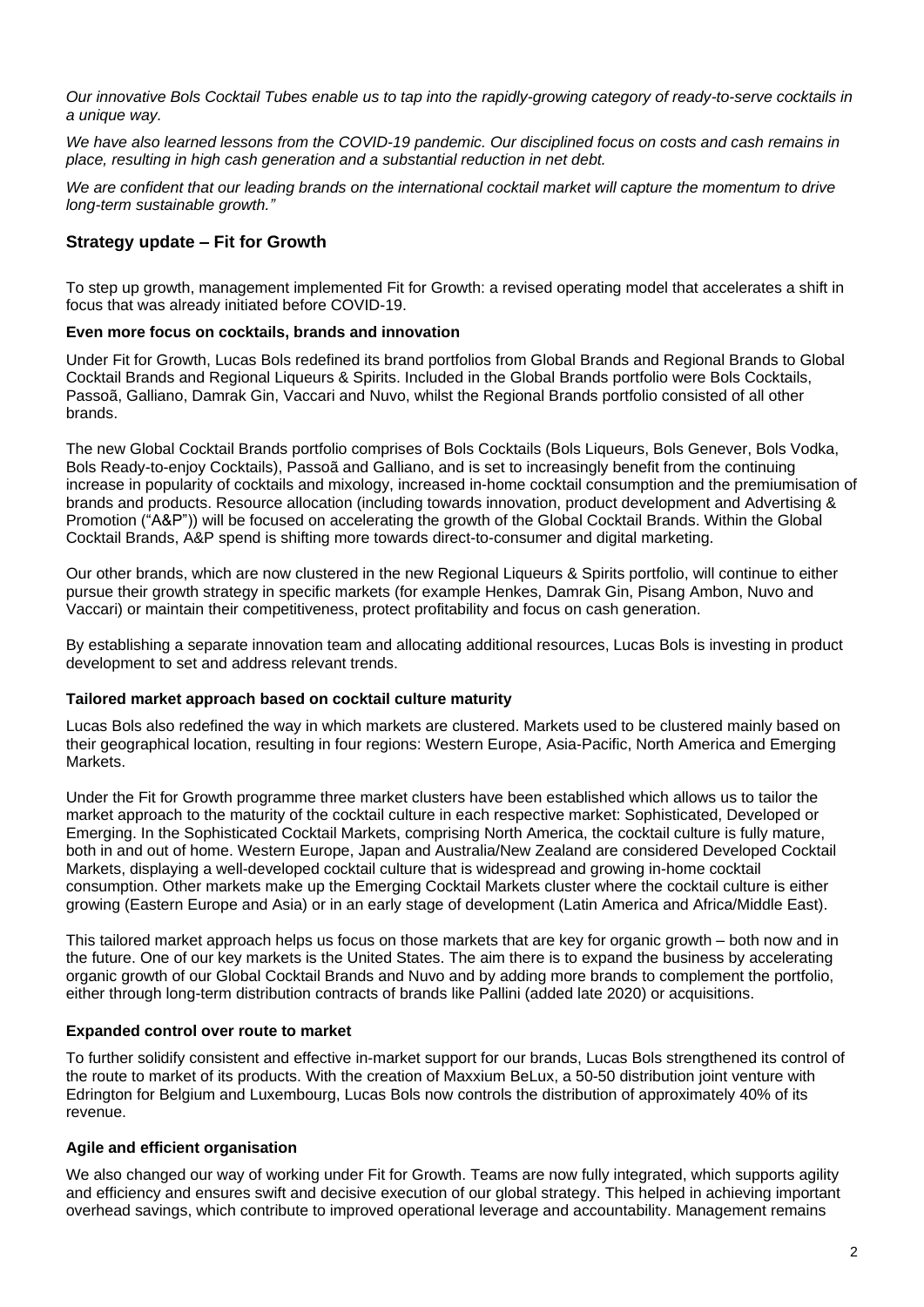focused on embracing the entrepreneurial, inspirational and ambitious Lucas Bols culture throughout the organisation.

# **Fit for Growth value proposition**

With the renewed focus and targeted A&P investments behind the Global Cocktail Brands in a cocktail market that continues to grow globally, the ultimate objective of Fit for Growth is to achieve an annual revenue growth of these brands of 4-5% (previously 3-4%) at high and sustainable profit margins. For the Regional Liqueurs & Spirits we aim to stabilise revenue by growing the international brands in specific markets to compensate for the decline in the domestic brands.

Strong cash generation and conversion have already led to a reduction in net debt, and we aim to achieve a net debt / EBITDA ratio that is well below 4.00x in the coming years. This provides additional opportunities to leverage our scalable production and distribution platform through acquisitions or partnerships.

# **Key figures**

|                                        | 30 September |          | 30 September |                      |            |
|----------------------------------------|--------------|----------|--------------|----------------------|------------|
| in $\epsilon$ million unless otherwise | 2021         |          | 2020         |                      | 2019       |
| stated, for the half year ended        |              |          | % change     | % change             | % change   |
|                                        | reported     | reported | reported     | organic <sup>1</sup> | $organic1$ |
| Revenue                                | 45.6         | 26.8     | 70.2%        | 70.4%                | 0.9%       |
| Gross margin                           | 56.6%        | 56.7%    | $-10$ bps    | $-20$ bps            | $-160$ bps |
| Operating profit                       | 11.5         | 5.3      | 116.4%       | 112.9%               | $-6.7\%$   |
| Operating profit margin                | 25.3%        | 19.9%    | 540 bps      | 500 bps              | $-200$ bps |
| EBIT <sup>2</sup>                      | 12.1         | 4.3      | 179.5%       | 175.3%               | $-5.1%$    |
| Net profit                             | 7.7          | 1.9      | 297.8%       | 288.3%               | $-21.1%$   |
| Free operating cash flow <sup>3</sup>  | 11.4         | 9.6      | 19.3%        |                      |            |
| Earnings per share (in $\epsilon$ )    | 0.62         | 0.16     | 287.5%       | 300.0%               | $-21.1%$   |

# **Business review**

# **Brands**

# *Global Cocktail Brands*

# Bols Cocktails

With the gradual reopening of the on-trade Bols Cocktails saw a continuation of the recovery that started in the fourth quarter of last year. This was particularly the case in the US (depletions almost doubled versus last year and grew significantly versus 2019/20), where Bols Liqueurs with natural botanicals have been rolled out successfully. The number of outlets and menu listings is expanding rapidly. Depletions of Bols Cocktails in China and Eastern Europe are also exceeding pre-COVID-19 levels. The performance of Bols Cocktails is still adversely impacted by COVID-19 in Japan, South-East Asia and a number of more on-trade driven European markets.

# Passoã

Passoã is continuing to grow and is exceeding expectations, even after a strong 2020/21. Performance is well ahead of pre-COVID-19 levels. The primary growth drivers are the UK, the Netherlands, the US and Puerto Rico. The popularity of the Passoã Star Martini is rapidly spreading outside of the UK. Distribution is expanding with new markets and retail channels being exploited, benefitting from the increased trend toward in-home cocktail consumption.

# Galliano

The turnaround of the Galliano brand recorded in 2020/21 continued in the past half year when further revenue growth was achieved. The brand was once again able to achieve strong results in Australia and New Zealand. The 'The Original Galliano Hot Shot' signature serve ritual is boosting the brand's performance in Scandinavia, while the increased popularity of the Espresso Martini cocktail is supporting demand for Galliano Ristretto, particularly in the US.

<sup>1</sup> Organic: at constant currencies

<sup>&</sup>lt;sup>2</sup> EBIT is net profit before net finance costs and income tax expense. Thus, EBIT is defined as operating profit plus share of profit of joint ventures

<sup>&</sup>lt;sup>3</sup> Free operating cash flow is net cash from operating activities minus cash used for the acquisition of property, plant and equipment and intangible assets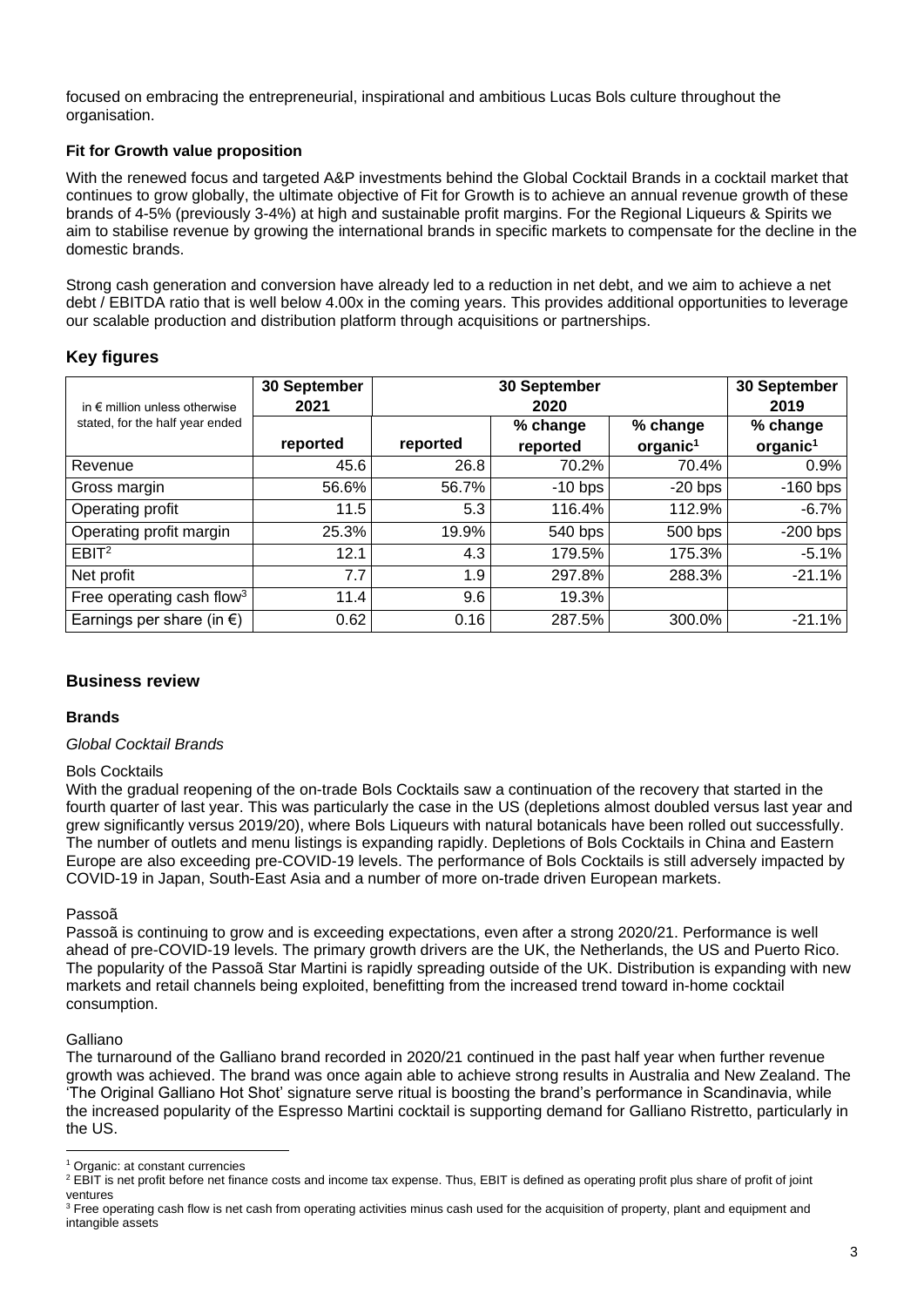# *Regional Liqueurs & Spirits*

A number of brands are performing very well within the portfolio of Regional Liqueurs & Spirits. Our retail-oriented brands Nuvo and Pisang Ambon are showing promising growth while Pallini is performing according to plan and proving to be a valuable addition to the portfolio in the US. On the other hand, the Dutch genever and vieux portfolio, a category which has been in decline for several years, saw its performance deteriorate further as a consequence of the introduction of restrictions on price promotions imposed by the Dutch Government.

# **Market clusters**

## *Sophisticated Cocktail Markets (US, Canada, Puerto Rico)*

In North America the strong recovery that started in the fourth quarter of 2020/21 continued in the first half of 2021/22, mainly on the back of increasingly buoyant consumer demand and the reopening of the on-trade. Depletions were up 73% compared to the same period last year and up 52% compared to pre-COVID-19 2019/20. Revenue was up 226% (+52% compared to the first half of 2019/20). The growth achieved substantiates the strength of the Lucas Bols USA platform, including the addition of the Pallini brand. In addition, Passoã showed substantial, sustainable growth in Puerto Rico.

Although it varies state by state, most on-trade outlets in the US are now open for business again, leading to a significant increase in consumer demand. The in-home consumption trend that accelerated during the COVID-19 lockdowns continued despite the reopening of the on-trade. The ongoing roll-out of the Bols Cocktails proposition, including the successful relaunch of the Bols liqueurs with natural botanicals, resulted in a strong increase in the number of outlets and menu listings. Another clear growth driver is the Passoã brand on the back of large distribution gains. Importantly, Galliano, Nuvo and the addition of Pallini also contributed to the growth in the US.

## *Developed Cocktail Markets (Western Europe, Japan and Australia/New Zealand)*

Revenue in the Developed Cocktail Markets grew 28% compared to the first half of 2020/21, mainly because of continued strong performance in Australia and New Zealand. Moreover, certain key markets in Western Europe (including the UK) performed well, supported by a gradual improvement of Bols Cocktails and double-digit growth of Passoã. Recovery has been slower in other, mainly Southern European, markets where there is a higher dependence on the on-trade. The Japanese market remains very challenging while the COVID-19 lockdown measures are in place. Travel Retail is also still very much impacted by the COVID-19 restrictions. Consequently, performance is still lagging behind pre-COVID-19 levels, also impacted by the decline of the Dutch genever and vieux portfolio.

### *Emerging Cocktail Markets (Eastern Europe, Asia (excl. Japan), Latin America and Africa/Middle East)*

The Emerging Cocktail Markets achieved a significant improvement in revenue compared to the first half of 2020/21 (+155%). Eastern Europe and China were able to bounce back in a meaningful way, with depletions even ahead of the first half of 2019/20. Markets in South-East Asia are still very much impacted by lockdown measures and the related lack of tourism. Markets in Latin America and Africa/Middle East are recovering, albeit slowly. Promising performance was achieved by the Henkes brand (Western Africa), Vaccari (Mexico) and Nuvo (Latin America).

# **Commercial initiatives**

Lucas Bols actively continued to invest in its brands, increasingly leveraging social and digital campaigning. The focus on retail, ready-to-serve propositions and do-it-yourself cocktail packs accelerated, driven by factors including the launch of Bols Ready-to-enjoy Cocktails in October. This newest addition to the Bols Cocktails portfolio features five signature cocktails available in 200 ml Cocktail Tubes and multi-serve bottles. Substantial (digital) media spend is being directed into the launch of Bols Ready-to-enjoy cocktails in the Netherlands and the US to drive revenue in the second half of the year.

Following the gradual lifting of the lockdown measures and reopening of the on-trade, brand activations and engagement events have been restarted to engage with bartenders and consumers alike.

# **Depletions**

Depletions in H1 were up 33% versus 2020/21 and up 6% versus 2019/20. In line with the outlook provided, shipment volumes followed depletion volumes in the first half-year, demonstrating that we started the year with healthy in-market stock levels.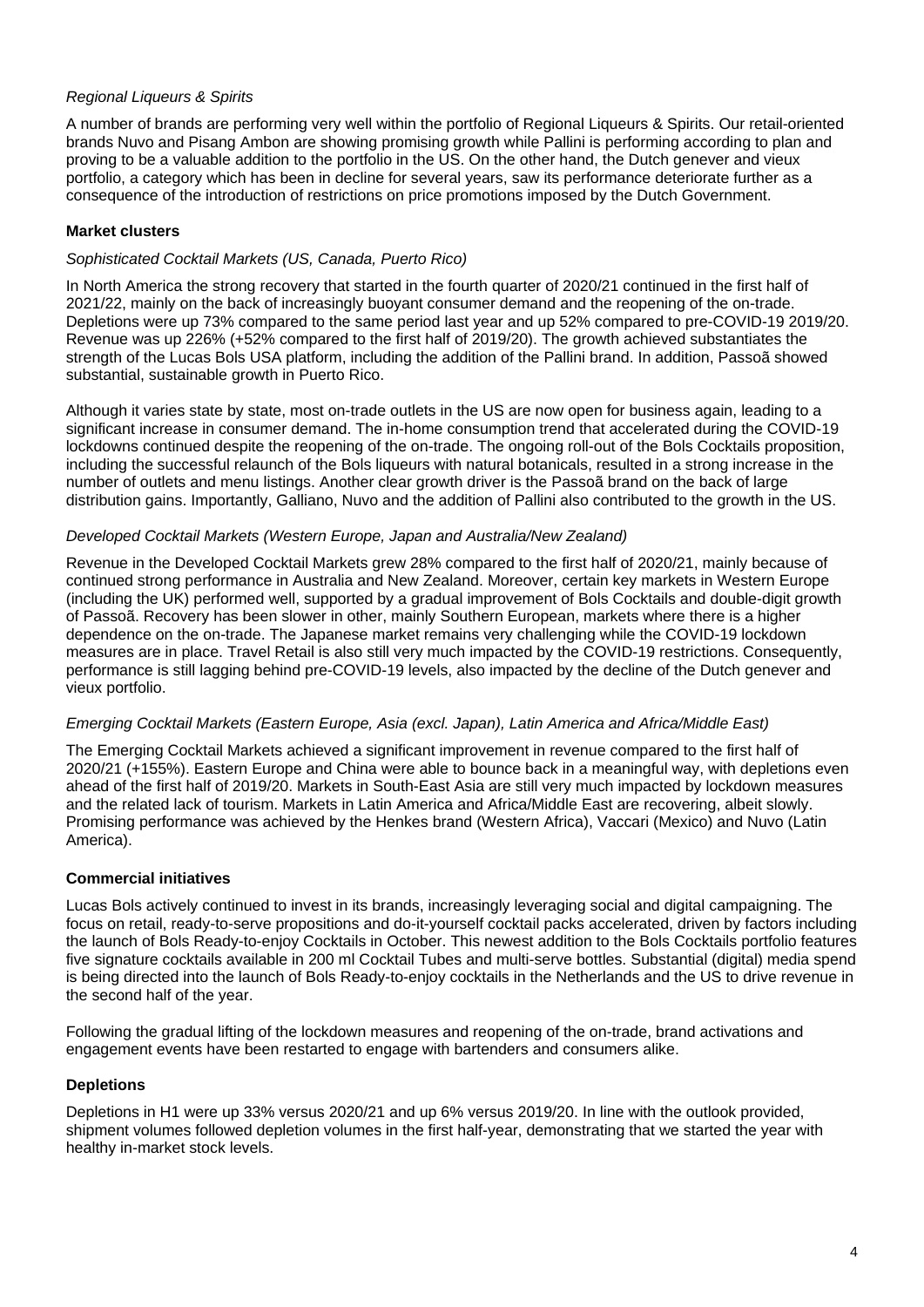| Depletions (value)<br>H1 2021/22      | % change vs<br>H1 2020/21 | % change vs<br>H1 2019/20 |
|---------------------------------------|---------------------------|---------------------------|
| <b>Total</b>                          | 33%                       | 6%                        |
| <b>Brands</b>                         |                           |                           |
| <b>Global Cocktail Brands</b>         | 31%                       | 6%                        |
| Regional Liqueurs & Spirits           | 41%                       | 6%                        |
| <b>Regions</b>                        |                           |                           |
| <b>Sophisticated Cocktail Markets</b> | 73%                       | 52%                       |
| <b>Developed Cocktail Markets</b>     | 15%                       | $-5%$                     |
| <b>Emerging Cocktail Markets</b>      | 65%                       | -5%                       |

# **Financial review**

### **Revenue**

Lucas Bols' revenue for the first half of 2021/22 came in at € 45.6 million, up 70% compared to last year due to the continued reopening of the on-trade, positive brand momentum across key markets, the first-time contribution from Pallini and favourable comparative figures. The net effect of currencies on revenue was € 0.1 million positive.

Compared to 2019/20 (pre-COVID-19), revenue for the first half-year was down 2%, reflecting the ongoing impact of the pandemic in certain markets during the period.

Revenue of the Global Cocktail Brands was up 77% (to € 33.8 million) while the Regional Liqueurs & Spirits reported a 54% increase (to  $\epsilon$  11.8 million).

The Sophisticated Cocktail Markets were the main revenue growth driver, largely on the back of excellent performance in the US market. Although at a slower pace, the Developed and Emerging Cocktail Markets recorded growth too.

## **Gross profit**

Gross profit for the first half of 2021/22 increased to € 25.8 million (H1 2020/21: € 15.2 million), reflecting the increase in revenue. Gross profit as a percentage of revenue came in at 56.6%, virtually the same as the gross margin in the same period last year (56.7%) despite a strong increase in input costs. Currencies had a positive impact of € 0.1 million on gross profit. The gross margin of the Global Cocktail Brands increased by 60 bps while the gross margin of the Regional Liqueurs & Spirits decreased by 330 bps as a result of a different shipment mix, mainly the addition of Pallini, with lower margins given the distribution nature of the contract.

# **Operating profit**

Operating profit for the first half of 2021/22 came in at  $\epsilon$  11.5 million, a significant increase compared to  $\epsilon$  5.3 million in the same period last year. Currencies had a positive impact of  $\epsilon$  0.2 million. A&P, including commercial A&P, was considerably scaled up by 44% (to  $\epsilon$  6.2 million) to support the recovery and growth of our brands following the reopening of the on-trade and the increased focus on retail. Overhead costs excluding government support are at the same level as last year. Consequently, overhead costs are below H1 2019/20, reflecting continued disciplined cost management and structural overhead cost savings.

The reported operating profit margin came in at 25.3% in the first half of the financial year compared to 19.9% a year ago.

### **Share of profit of joint ventures**

The share of profit of joint ventures came in at  $\epsilon$  0.5 million (H1 2020/21:  $\epsilon$  1.0 million loss) and is completely attributable to Maxxium Nederland's performance. Avandis' production is fully operational and at significantly higher levels than last year.

# **EBIT**

EBIT for the first half of 2021/22 was € 12.1 million: an increase of € 7.8 million compared to the same period last year (€ 4.3 million). This implies an EBIT margin of 26.4% (H1 2020/21: 16.1%).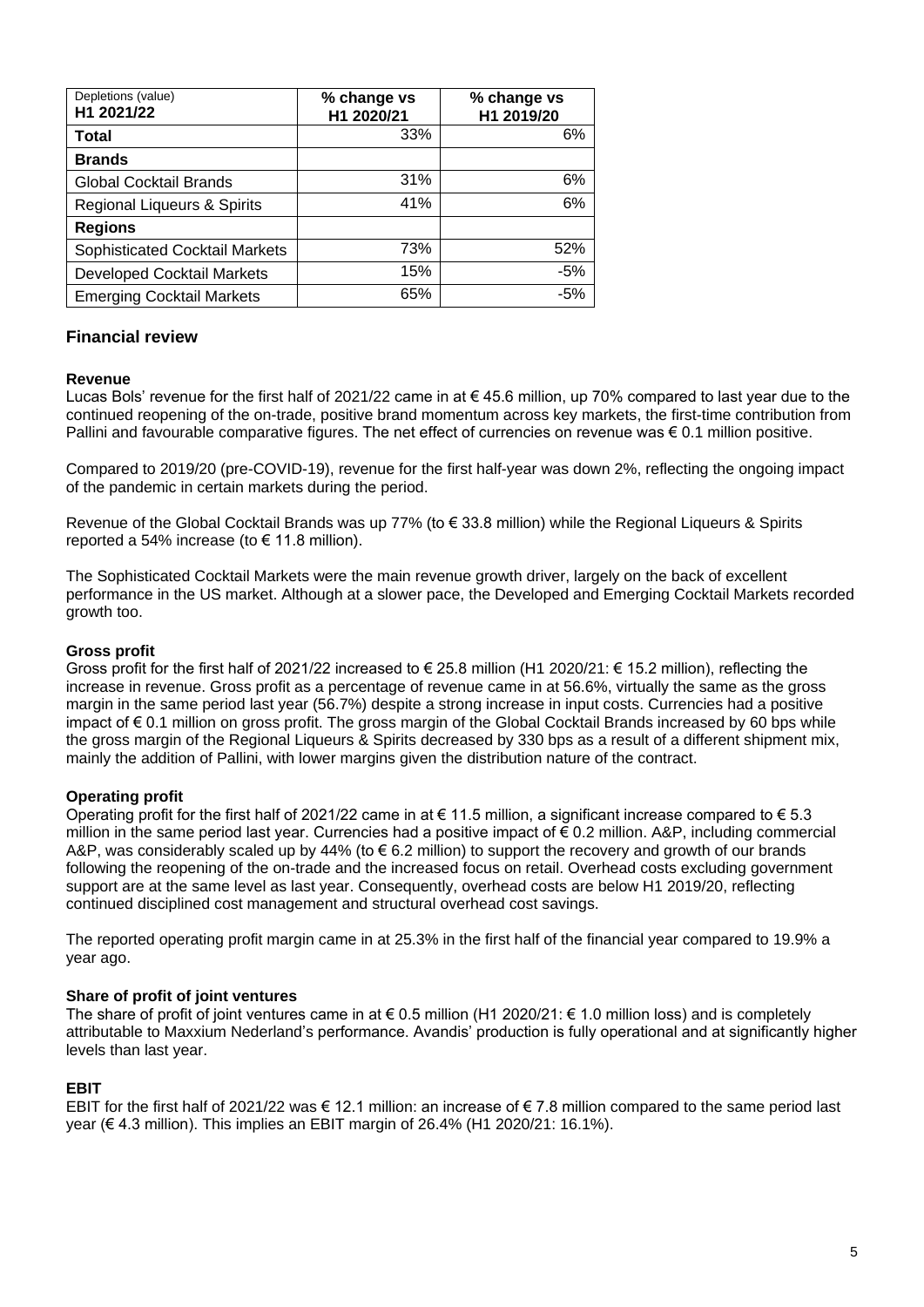|                                                                           | <b>Global Cocktail Brands</b> |               |               | <b>Regional Liqueurs &amp; Spirits</b> |
|---------------------------------------------------------------------------|-------------------------------|---------------|---------------|----------------------------------------|
| in $\epsilon$ million unless otherwise stated, for the<br>half year ended | 30 Sept. 2021                 | 30 Sept. 2020 | 30 Sept. 2021 | 30 Sept. 2020                          |
| Revenue                                                                   | 33.8                          | 19.1          | 11.8          | 7.7                                    |
| Gross profit                                                              | 20.6                          | 11.5          | 5.2           | 3.7                                    |
| Gross margin                                                              | 60.9%                         | 60.3%         | 44.2%         | 47.5%                                  |
| <b>EBIT</b>                                                               | 14.8                          | 7.1           | 3.9           | 2.8                                    |
| <b>EBIT</b> margin                                                        | 43.9%                         | 37.3%         | 33.3%         | 36.6%                                  |

## *Net finance costs*

Net finance costs came in at € 1.8 million in the first half of 2021/22, in line with the same period last year  $(E 1.7$  million).

### *Income tax expenses*

The effective tax rate was approximately 25.2%, compared to 27.0% a year earlier. This is slightly higher than the Dutch nominal tax rate due to the relatively good performance of Passoã, whose profits are taxed in France at a higher rate.

### *Net profit*

Net profit came in at € 7.7 million for the first half of the year (H1 last year: € 1.9 million). Earnings per share increased to € 0.62 (H1 2020/21: € 0.16).

### *Cash flow*

The free operating cash flow amounted to € 11.4 million (H1 2021/21: € 9.6 million), mainly due to the significant increase in operating profit and continued cash and working capital management measures. This resulted in a cash conversion ratio of 91% for the first half of the 2021/22 financial year.

### *Equity*

Equity increased by  $\epsilon$  8.3 million to  $\epsilon$  193.1 million, mainly due to the recorded net result.

### *Net debt*

Our highly cash-generative business model combined with an intensified focus on cash and working capital again provided a solid cash flow over the past half year. Consequently, we reduced our total net debt substantially: by € 8.9 million to € 83.5 million as at 30 September 2021 (31 March 2021: € 92.4 million). Lucas Bols fully complied with the amended bank covenants.

### **Dividend**

Given the ongoing uncertainties related to the COVID-19 situation, and as communicated at the publication of the full-year results in May this year, the Management Board and Supervisory Board have decided not to pay an interim dividend for the 2021/22 fiscal year. We intend to resume dividend payments for the full fiscal year, but we will need to assess that in May 2022 based on the actual situation at that point in time.

### **Outlook**

Although the economic and geopolitical environment is still unstable, and public health development remains uncertain, Lucas Bols achieved a strong first half of the year. Now that the vaccination rate is steadily increasing, and assuming the global recovery of the on-trade continues and restrictions are gradually lifted, we expect a strong second half of the year too.

With a sharpened focus on our brands, combined with increased A&P investments behind our Global Cocktail Brands, we expect solid revenue growth in the second half of the year versus last year and even some growth versus 2019/20. Headwinds on input and logistical costs are likely to continue in the second half of the year. Although mitigating actions are taken where possible (including sales price increases and disciplined cost management), these headwinds are expected to put pressure on margins and profit in the second half of 2021/22.

Overall we aim to achieve a full-year operating profit that is close to the pre-COVID year 2019/20, demonstrating the strong recovery of our performance and results versus 2020/21.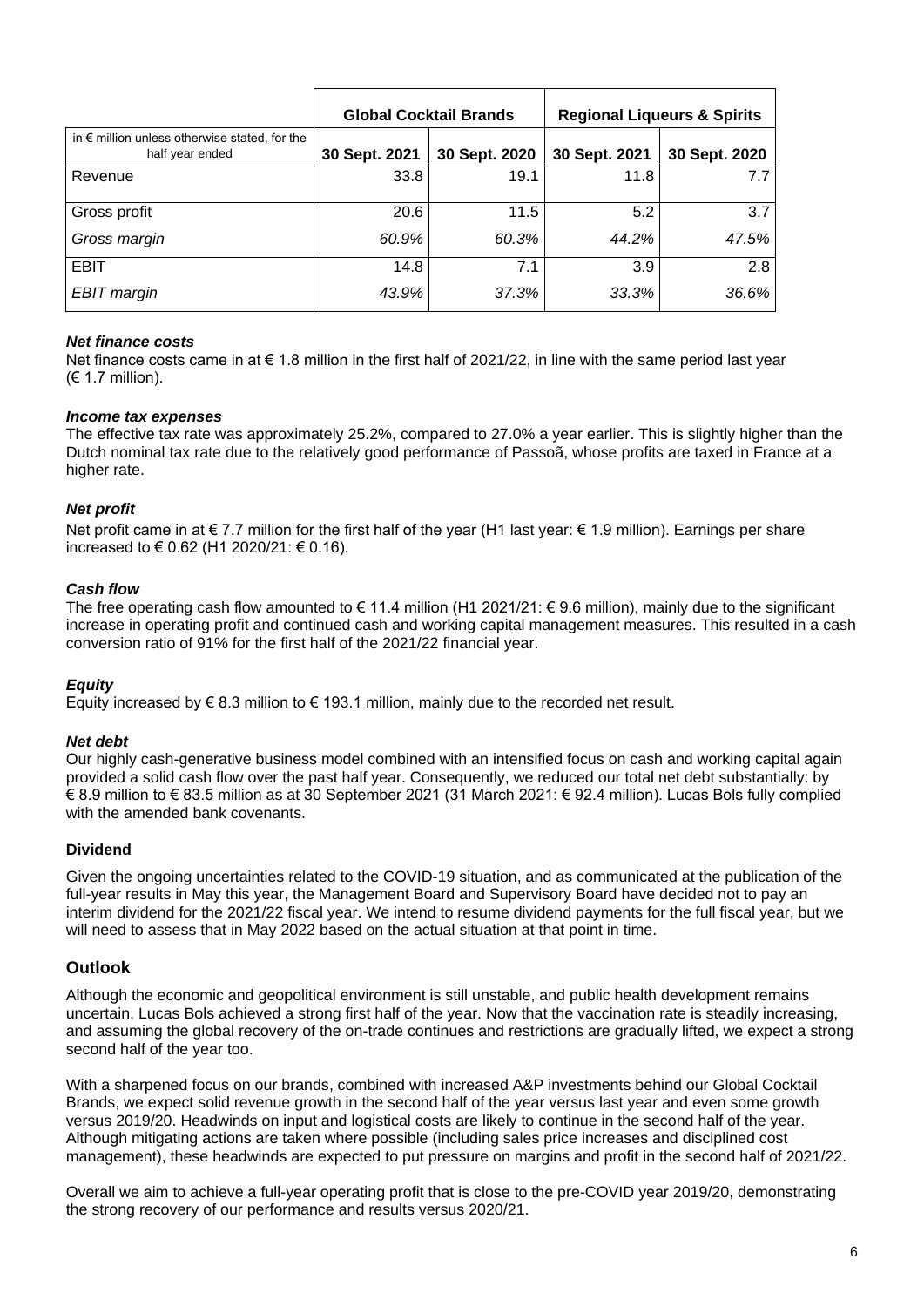We aim to further reduce net debt, and our focus on cash management remains in place. Where relevant we will invest in additional inventory throughout the second half of the year to avoid out of stocks in key markets due to the ongoing scarcity of raw materials, production capacity and logistics.

Considering the foreign currency position already hedged, and assuming the current level of the euro, foreign currencies are expected to have a limited impact on EBIT in the 2021/22 financial year.

# **Further information**

www.lucasbols.com Huub van Doorne (CEO) / Frank Cocx (CFO) +31 20 570 85 75

# **About Lucas Bols**

Lucas Bols is the world's oldest distilled spirits brand and one of the oldest Dutch companies still in business. Building on its more than 445-year-old heritage dating back to 1575, the company has mastered the art of distilling, mixing and blending liqueurs, genever, gin and vodka. Lucas Bols owns a portfolio of more than 20 premium and super premium brands of different spirits used in cocktail bars worldwide. Its products are sold in more than 110 countries around the world. Lucas Bols has been listed on Euronext Amsterdam (BOLS) since 4 February 2015.

Lucas Bols holds the number one position in liqueur ranges worldwide (not including the US) and is the world's largest player in the genever segment. Many of Lucas Bols' other products have market or category-leading positions. Furthermore, Lucas Bols is a leading player in the bartending community. Through the House of Bols Cocktail & Genever Experience and Europe's largest bartending school, the Bols Bartending Academy, the company provides inspiration and education to both bartenders and consumers.

# **Financial calendar**

| 25 May 2022 | Publication of 2021/22 full-year results |
|-------------|------------------------------------------|
| 7 July 2022 | Annual General Meeting of Shareholders   |

# **Annexes**

- 1. Brand information
- 2. Market cluster information
- 3. Interim condensed consolidated report for H1 21/22

### Disclaimer

Some statements in this press release may be considered 'forward-looking statements'. By their nature, forward-looking statements involve risk and uncertainty because they relate to events and depend on circumstances that may occur in the future. These forward-looking statements involve known and unknown risks, uncertainties and other factors that are outside of our control and impossible to predict and may cause actual results to differ materially from any future results expressed or implied. These forward-looking statements are based on current expectations, estimates, forecasts, analyses and projections about the industry in which we operate and management's beliefs and assumptions about possible future events. You are cautioned not to put undue reliance on these forward-looking statements, which only express views as at the date of this press release and are neither predictions nor guarantees of possible future events or circumstances. We do not undertake any obligation to release publicly any revisions to these forward-looking statements to reflect events or circumstances after the date of this press release or to reflect the occurrence of unanticipated events, except as may be required under applicable securities law.

This press release contains inside information within the meaning of Article 7(1) of the EU Market Abuse Regulation.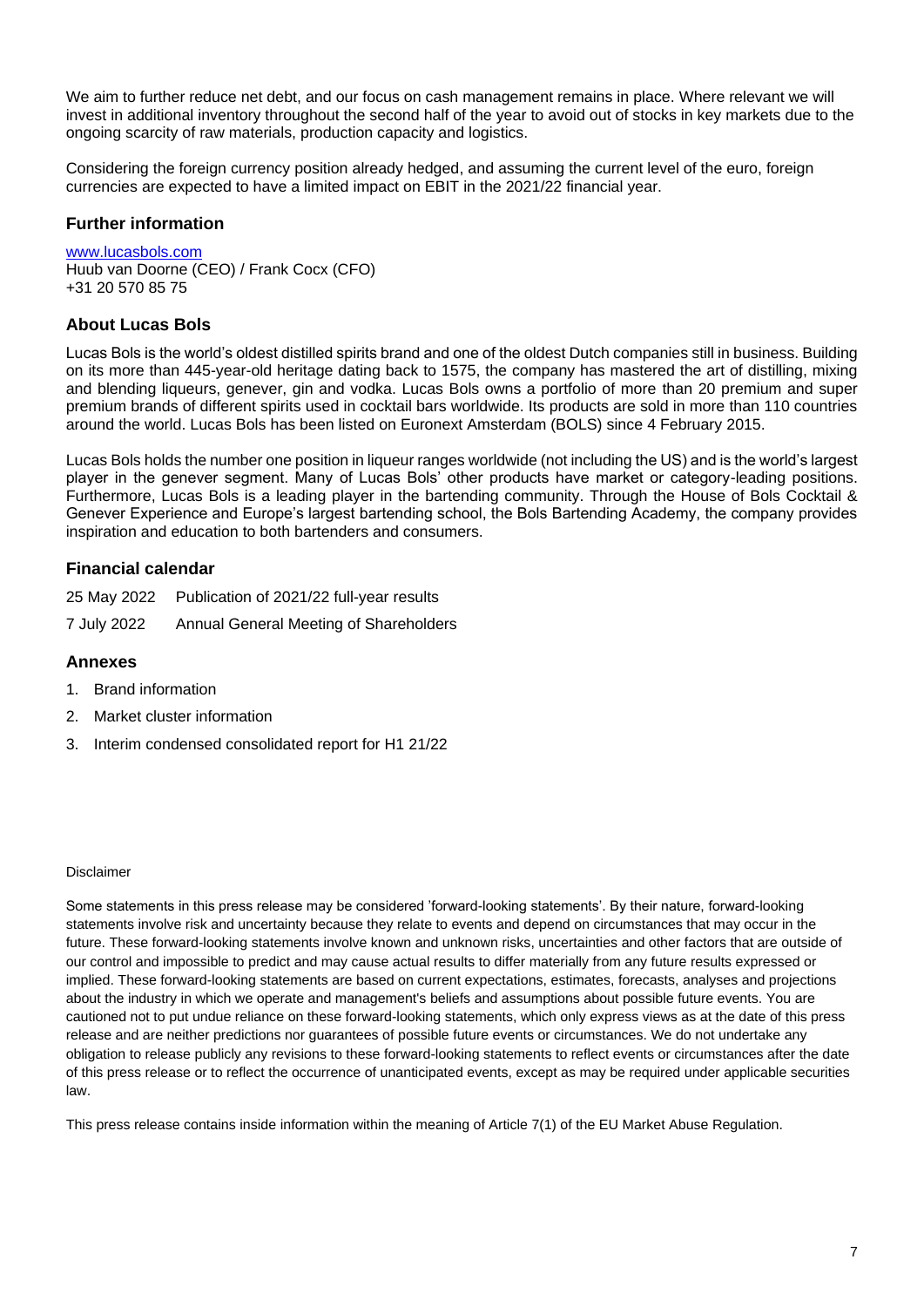# **1. Brand information**

# *Global Cocktail Brands (Bols Cocktails, Passoã and Galliano)*

| (in $\epsilon$ million unless otherwise stated, | 30 September | 30 September      | % change   | % change   |
|-------------------------------------------------|--------------|-------------------|------------|------------|
| for the period ended)                           | 2021         | 2020 <sup>4</sup> | reported   | $organic1$ |
| Revenue                                         | 33.8         | 19.1              | 76.7%      | 77.3%      |
|                                                 |              |                   |            |            |
| Gross profit                                    | 20.6         | 11.5              | 78.4%      | 78.9%      |
| Gross margin                                    | 60.9%        | 60.3%             | 60 bps     | 60 bps     |
| D&A expenses                                    | 5.8          | 3.5               | 64.7%      | 65.7%      |
| % of revenue                                    | 17.2%        | 18.5%             | $-130$ bps | $-120$ bps |
| <b>EBIT</b>                                     | 14.8         | 7.1               | 108.1%     | 108.6%     |
| EBIT margin                                     | 43.9%        | 37.3%             | 660 bps    | 660 bps    |

# *Regional Liqueurs & Spirits (all other brands)*

| (in $\epsilon$ million unless otherwise stated, | 30 September | 30 September | % change   | % change   |
|-------------------------------------------------|--------------|--------------|------------|------------|
| for the period ended)                           | 2021         | $2020^4$     | reported   | $organic1$ |
| Revenue                                         | 11.8         | 7.7          | 54.1%      | 53.2%      |
| Gross profit                                    | 5.2          | 3.7          | 43.2%      | 40.9%      |
| Gross margin                                    | 44.2%        | 47.5%        | $-330$ bps | $-380$ bps |
| D&A expenses                                    | 1.7          | 0.7          | 149.3%     | 149.0%     |
| % of revenue                                    | 14.8%        | 9.1%         | 570 bps    | 570 bps    |
| <b>EBIT</b>                                     | 3.9          | 2.8          | 40.2%      | 37.5%      |
| EBIT margin                                     | 33.3%        | 36.6%        | $-330$ bps | -380 bps   |

### *Total*

| (in $\epsilon$ million unless otherwise stated, | 30 September | 30 September | % change   | % change             |
|-------------------------------------------------|--------------|--------------|------------|----------------------|
| for the period ended)                           | 2021         | $2020^4$     | reported   | organic <sup>1</sup> |
| Revenue                                         | 45.6         | 26.8         | 70.2%      | 70.4%                |
|                                                 |              |              |            |                      |
| Gross profit                                    | 25.8         | 15.2         | 70.0%      | 69.7%                |
| Gross margin                                    | 56.6%        | 56.7%        | $-10$ bps  | $-20$ bps            |
| D&A expenses (allocated)                        | 7.6          | 4.2          | 78.8%      | 79.5%                |
| % of revenue                                    | 16.6%        | 15.8%        | 80 bps     | 90 bps               |
| D&A expenses (unallocated)                      | 6.7          | 5.6          | 19.4%      | 20.8%                |
| Overhead (excl. depreciation) % of              | 12.6%        | 17.4%        | $-480$ bps | -460 bps             |
| revenue                                         |              |              |            |                      |
| <b>EBIT</b>                                     | 12.1         | 4.3          | 179.5%     | 175.3%               |
| <b>EBIT</b> margin                              | 26.4%        | 16.1%        | 1030 bps   | 1000 bps             |

<sup>&</sup>lt;sup>4</sup> Management re-aligned the naming of its two reportable segments and the allocation of individual brands to the two reportable segments effective 1 April 2021. The 2020 number was therefore restated.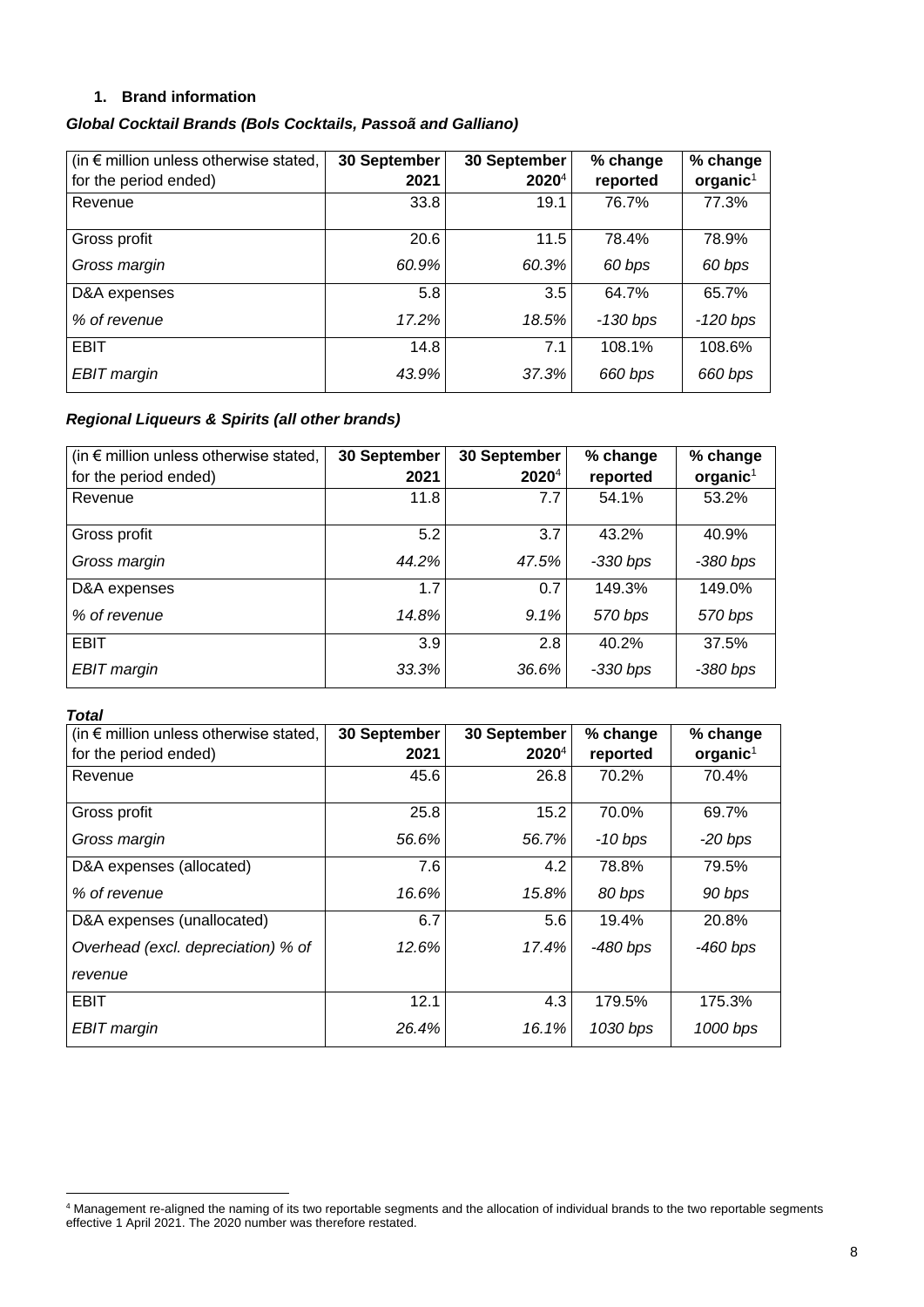# **2. Market cluster information (geographical)**

# *Sophisticated Cocktail Markets (North America)*

| $\vert$ (in $\epsilon$ million unless otherwise stated, for $\vert$ | 30 September | 30 September      | % change | % change             |
|---------------------------------------------------------------------|--------------|-------------------|----------|----------------------|
| the period ended)                                                   | 2021         | 2020 <sup>5</sup> | reported | organic <sup>1</sup> |
| Revenue                                                             | 13.1         | 4.0               | 225.8%   | 221.5%               |
| % of total revenue                                                  | 28.6%        | 15.0%             |          |                      |
| Gross profit                                                        | 6.9          | 1.9               | 265.6%   | 246.4%               |
| % of total gross profit                                             | 26.9%        | 12.5%             |          |                      |
| Gross margin                                                        | 53.1%        | 47.3%             | 580 bps  | 380 bps              |

# *Developed Cocktail Markets (Western Europe, Japan and Australia/ New Zealand)*

| (in $\epsilon$ million unless otherwise stated, for | 30 September | 30 September | % change | % change             |
|-----------------------------------------------------|--------------|--------------|----------|----------------------|
| the period ended)                                   | 2021         | 20205        | reported | organic <sup>1</sup> |
| Revenue                                             | 25.9         | 20.2         | 28.2%    | 28.9%                |
| % of total revenue                                  | 56.7%        | 75.2%        |          |                      |
| Gross profit                                        | 15.2         | 11.8         | 29.2%    | 30.3%                |
| % of total gross profit                             | 59.0%        | 77.7%        |          |                      |
| Gross margin                                        | 58.9%        | 58.5%        | 40 bps   | 70 bps               |

# *Emerging Cocktail Markets (Eastern Europe, Asia excl. Japan, Latin America and Africa Middle East)*

| (in $\epsilon$ million unless otherwise stated, for | 30 September | 30 September      | % change   | % change   |
|-----------------------------------------------------|--------------|-------------------|------------|------------|
| the period ended)                                   | 2021         | 2020 <sup>5</sup> | reported   | $organic1$ |
| Revenue                                             | 6.7          | 2.6               | 154.9%     | 154.1%     |
| % of total revenue                                  | 14.7%        | 9.8%              |            |            |
| Gross profit                                        | 3.6          | 1.5               | 143.0%     | 141.7%     |
| % of total gross profit                             | 14.1%        | 9.8%              |            |            |
| Gross margin                                        | 54.3%        | 56.9%             | $-260$ bps | $-280$ bps |

<sup>5</sup> Management re-aligned the set-up of market clusters (previously: regions) and the allocation of individual markets to these market clusters effective 1 April 2021. The 2020 number was therefore restated.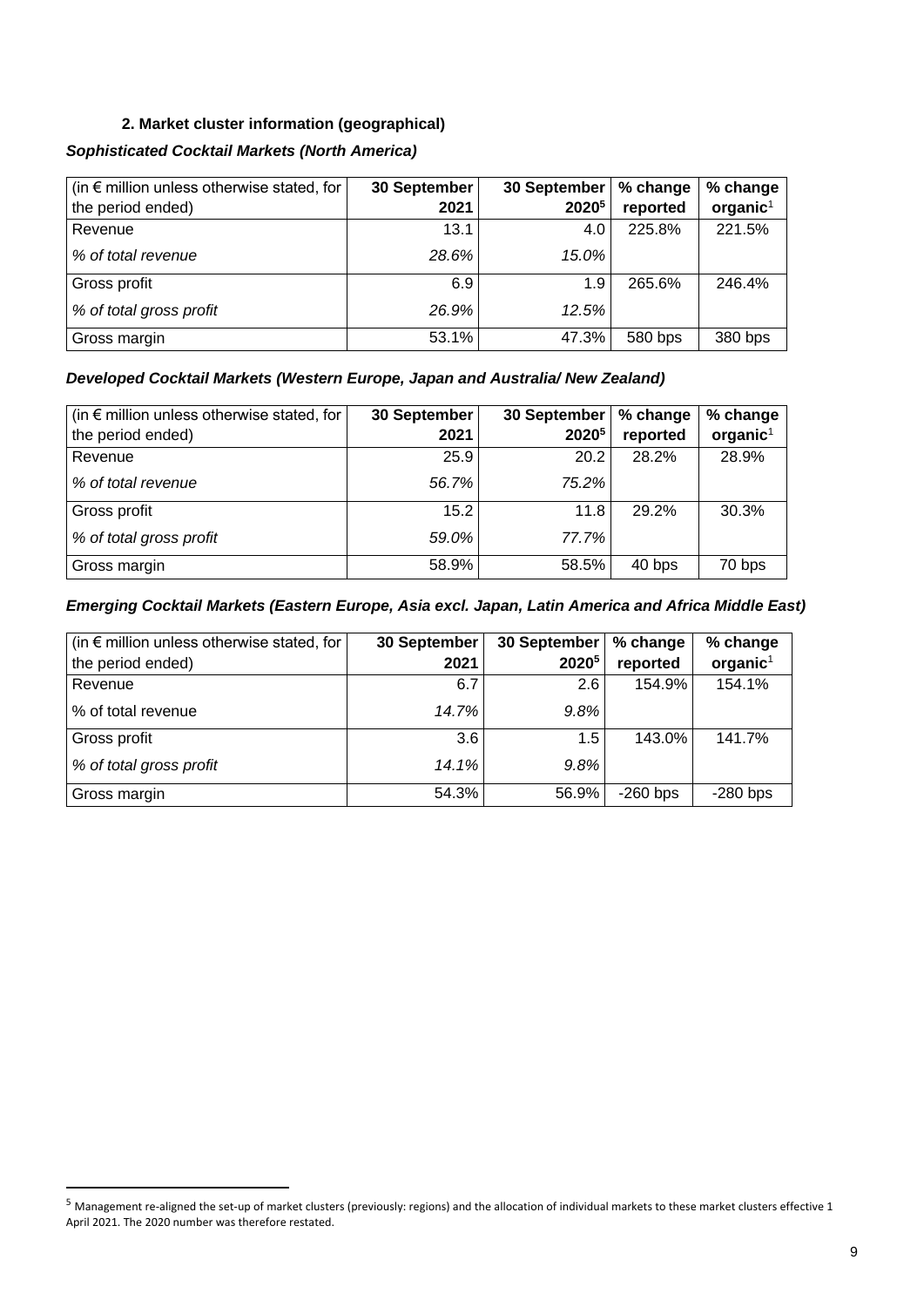

**Interim condensed consolidated financial information for the six-month period ended 30 September 2021**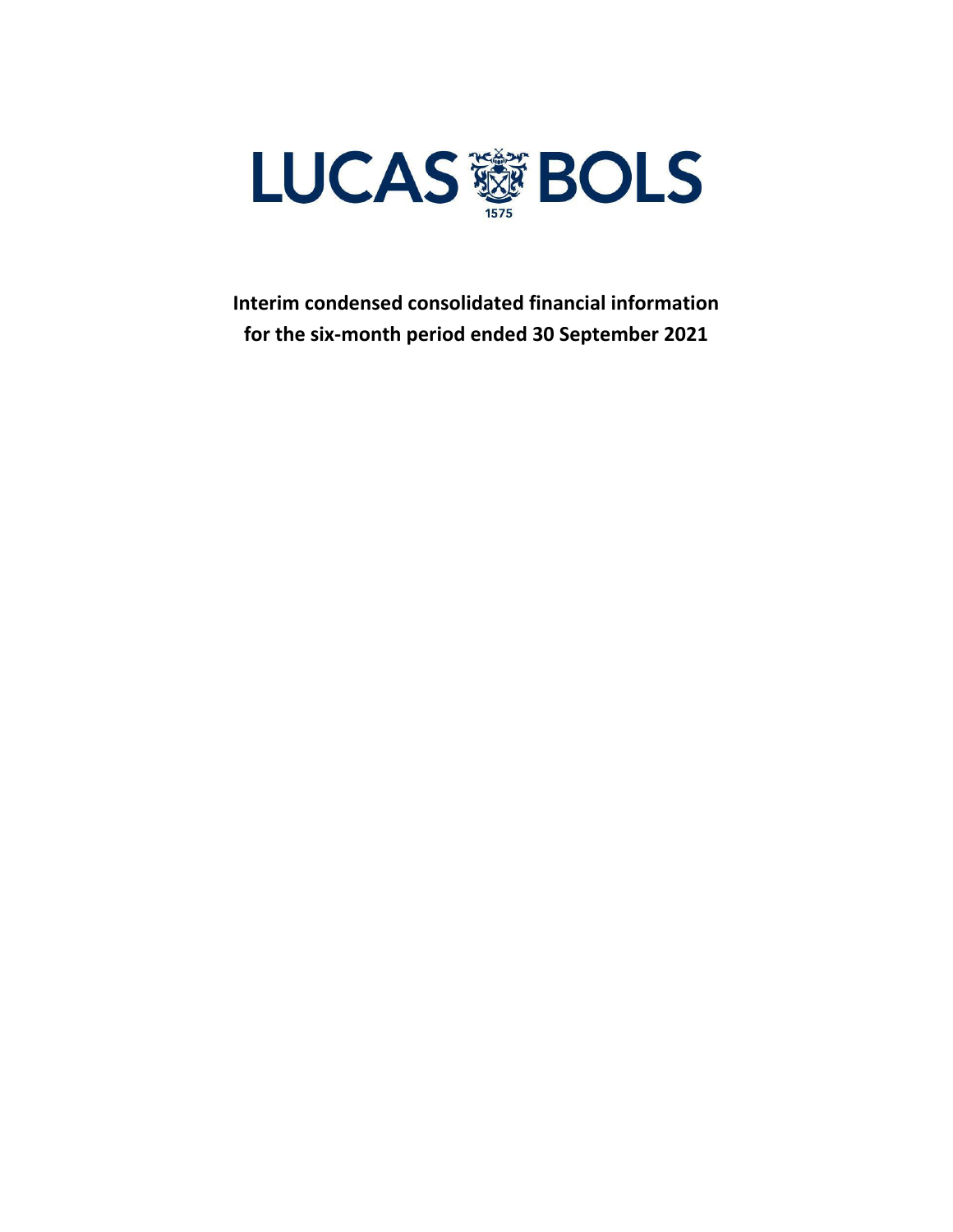# **Interim condensed consolidated statement of profit or loss**

for the six-month period ended 30 September 2021 and 2020

| Amounts in EUR '000 for the six months period ended 30 September | <b>Note</b> | 2021       | 2020       |
|------------------------------------------------------------------|-------------|------------|------------|
| Revenue                                                          | 4           | 45,632     | 26,807     |
| Cost of sales                                                    |             | (19,822)   | (11,617)   |
| <b>Gross profit</b>                                              |             | 25,810     | 15,190     |
| Distribution and administrative expenses                         | 6           | (14, 278)  | (9, 857)   |
| <b>Operating profit</b>                                          |             | 11,532     | 5,333      |
| Share of profit/(loss) of joint ventures                         | 7           | 533        | (1,013)    |
|                                                                  |             |            |            |
| Finance income                                                   |             | 1          | 164        |
| Finance costs                                                    |             | (1,783)    | (1,835)    |
| <b>Net finance costs</b>                                         | 8           | (1,782)    | (1,671)    |
| <b>Profit before tax</b>                                         |             | 10,283     | 2,649      |
| Income tax expense                                               | 10          | (2,599)    | (713)      |
| Profit for the period                                            |             | 7,684      | 1,936      |
| Result attributable to the owners of the Company                 |             | 7,684      | 1,936      |
|                                                                  |             |            |            |
| Weighted average number of shares                                | 9           | 12,477,298 | 12,477,298 |
|                                                                  |             |            |            |
| Earnings per share                                               |             |            |            |
| Basic earnings per share (EUR)                                   |             | 0.62       | 0.16       |
| Diluted earnings per share (EUR)                                 |             | 0.62       | 0.16       |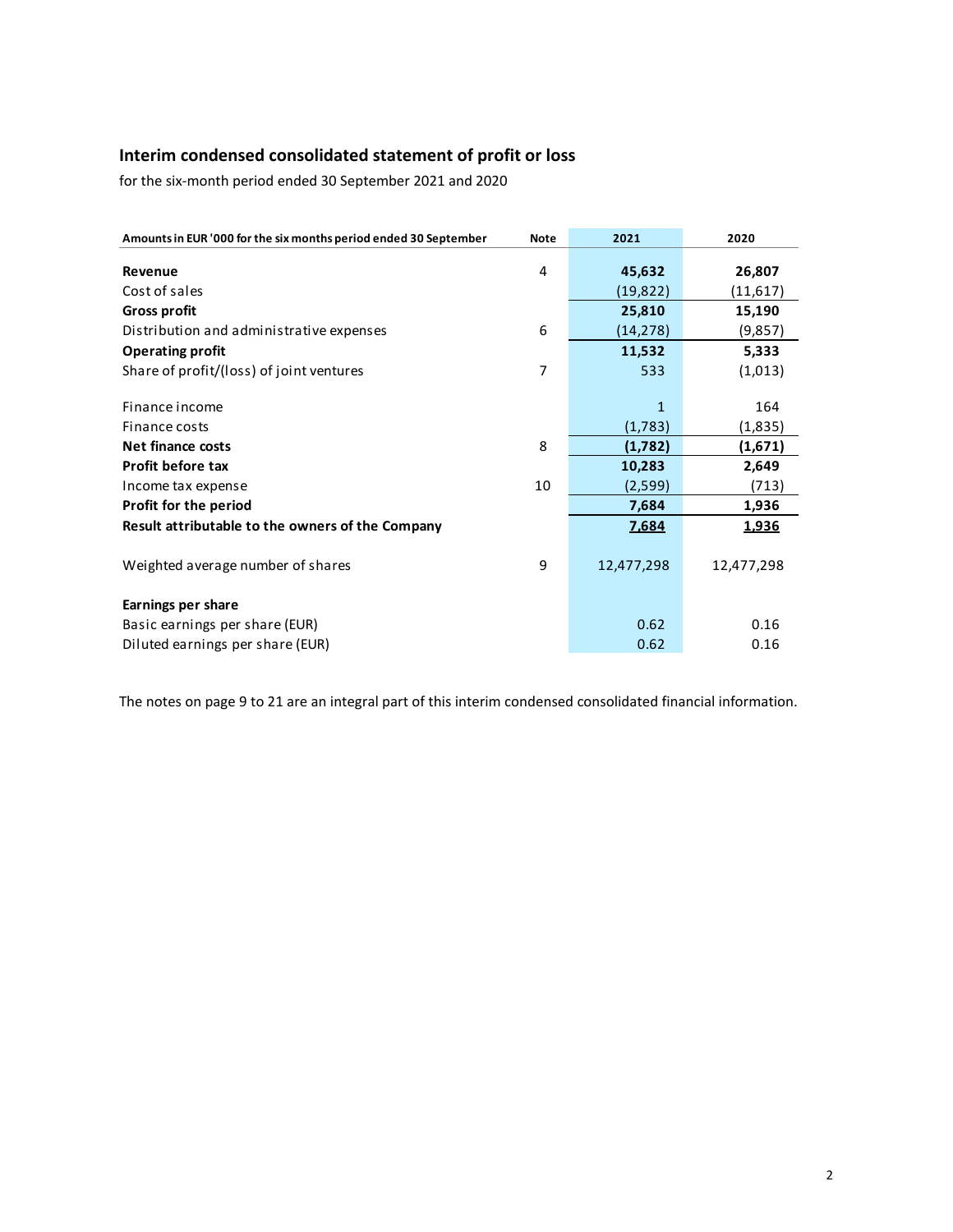# **Interim condensed consolidated statement of other comprehensive income**

for the six-month period ended 30 September 2021 and 2020

| Amounts in EUR '000 for the six months period ended 30 September<br><b>Note</b> | 2021  | 2020  |
|---------------------------------------------------------------------------------|-------|-------|
| <b>Result for the period</b>                                                    | 7,684 | 1,936 |
| Items that will never be reclassified to profit or loss                         |       |       |
| Remeasurement of defined benefit liability                                      | (39)  | (70)  |
| Related tax                                                                     | 10    | 17    |
| Equity-accounted investees - share of other comprehensive                       |       | (55)  |
| income                                                                          |       |       |
|                                                                                 | (29)  | (108) |
| <u>Items that are or may be reclassified to profit or loss</u>                  |       |       |
| Foreign operations - foreign currency translation differences                   | 235   | 12    |
| Equity-accounted investees - share of other comprehensive                       |       |       |
| income                                                                          |       |       |
| Net change in hedging reserve                                                   | 486   | 68    |
| Related tax                                                                     | (122) | (17)  |
|                                                                                 | 599   | 63    |
| Other comprehensive income for the period, net of tax                           | 570   | (45)  |
| Total comprehensive income for the period, net of tax                           | 8,254 | 1,891 |
| Total comprehensive income attributable to the owners of<br>the Company         | 8,254 | 1,891 |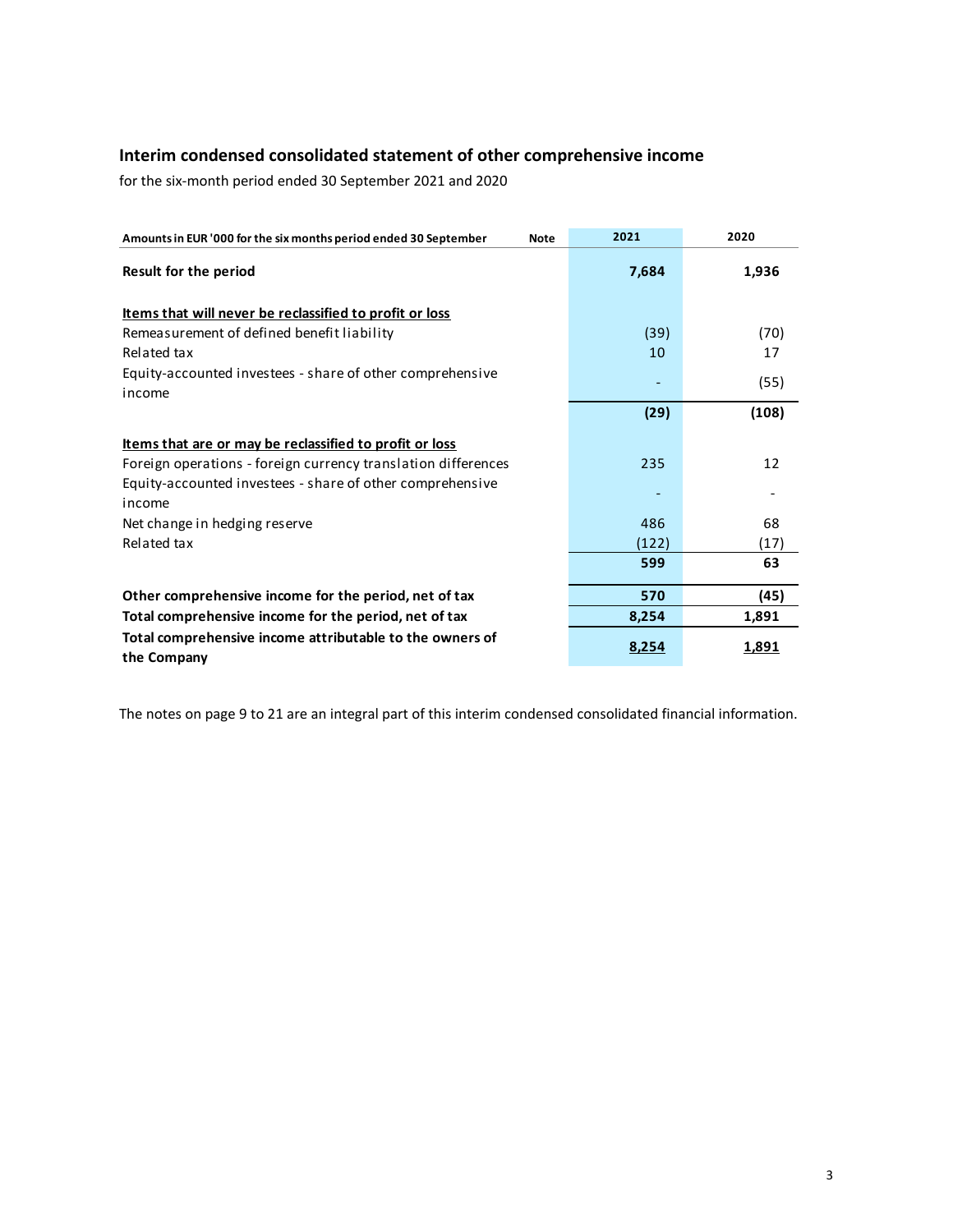# **Interim condensed consolidated statement of changes in equity**

for the six-month period ended 30 September 2021 and 2020

| Amounts in EUR '000                                             | <b>Note</b> | <b>Share</b><br>capital  | <b>Share</b><br>premium | Treasury<br>shares       | <b>Translation</b><br>reserve | <b>Hedging</b><br>reserve | <b>Other legal</b><br>reserves | <b>Retained</b><br>earnings | <b>Result for</b><br>the period | <b>Total equity</b> |
|-----------------------------------------------------------------|-------------|--------------------------|-------------------------|--------------------------|-------------------------------|---------------------------|--------------------------------|-----------------------------|---------------------------------|---------------------|
| Balance as at 1 April 2021                                      |             | 1,248                    | 129,695                 | $\overline{\phantom{0}}$ | (237)                         | (990)                     | 7,630                          | 56,014                      | (8,558)                         | 184,802             |
| Transfer result prior period                                    |             | $\overline{\phantom{0}}$ | <b>.</b>                |                          |                               | ٠                         | $\sim$                         | (8,558)                     | 8,558                           |                     |
| Total comprehensive income                                      |             |                          |                         |                          |                               |                           |                                |                             |                                 |                     |
| Profit (loss) for the period                                    |             | $\overline{\phantom{0}}$ |                         |                          |                               | -                         |                                |                             | 7,684                           | 7,684               |
| Other comprehensive income                                      |             | $\overline{\phantom{0}}$ | $\sim$                  | $\overline{\phantom{a}}$ | 235                           | 364                       | $\overline{\phantom{0}}$       | (29)                        |                                 | 570                 |
| Total comprehensive income                                      |             |                          |                         |                          | 235                           | 364                       |                                | (29)                        | 7,684                           | 8,254               |
| Dividend paid                                                   |             | $\overline{\phantom{0}}$ |                         |                          |                               |                           |                                |                             |                                 |                     |
| Purchase own shares (ESPP)                                      | 16          | $\overline{a}$           |                         |                          |                               |                           |                                |                             |                                 | $\overline{a}$      |
| Own shares delivered (ESPP)                                     | 16          | $\overline{\phantom{0}}$ |                         |                          |                               | -                         | $\overline{\phantom{0}}$       |                             |                                 | $\overline{a}$      |
| Changes in estimates of costs related to the issuance of shares |             |                          |                         |                          |                               |                           |                                |                             |                                 |                     |
| Transfer to Other legal reserves                                |             | $\overline{\phantom{a}}$ | <b>.</b>                |                          |                               |                           | $\overline{\phantom{0}}$       |                             |                                 |                     |
| Balance as at 30 September 2021                                 |             | 1,248                    | 129,695                 |                          | (2)                           | (626)                     | 7,630                          | 47,427                      | 7,684                           | 193,056             |

| Amounts in EUR '000                                             | <b>Note</b> | Share<br>capital         | Share<br>premium         | Treasury<br>shares       | Translation<br>reserve   | <b>Hedging</b><br>reserve | Other legal<br>reserves  | Retained<br>earnings     | <b>Result for</b><br>the period | Total equity |
|-----------------------------------------------------------------|-------------|--------------------------|--------------------------|--------------------------|--------------------------|---------------------------|--------------------------|--------------------------|---------------------------------|--------------|
| Balance as at 1 April 2020                                      |             | 1,248                    | 129,695                  |                          | (247)                    | (815)                     | 16,601                   | 42,835                   | 4,384                           | 193,701      |
| Transfer result prior period                                    |             | -                        | $\overline{\phantom{a}}$ |                          | $\overline{\phantom{a}}$ | ۰                         | $\overline{\phantom{a}}$ | 4,384                    | (4, 384)                        |              |
| Total comprehensive income                                      |             |                          |                          |                          |                          |                           |                          |                          |                                 |              |
| Profit (loss) for the period                                    |             | $\overline{\phantom{a}}$ | <b>.</b>                 |                          |                          |                           | $\overline{\phantom{a}}$ |                          | 1,936                           | 1,936        |
| Other comprehensive income                                      |             |                          | $\overline{\phantom{a}}$ |                          | 12                       | 51                        | $\overline{\phantom{a}}$ | (108)                    |                                 | (45)         |
| Total comprehensive income                                      |             |                          |                          |                          | 12                       | 51                        |                          | (108)                    | 1,936                           | 1,891        |
| Dividend paid                                                   |             | $\overline{\phantom{0}}$ |                          |                          |                          | $\overline{\phantom{0}}$  |                          | $\overline{\phantom{a}}$ |                                 |              |
| Purchase own shares (ESPP)                                      | 16          | $\overline{\phantom{0}}$ | $\overline{\phantom{a}}$ | $\overline{\phantom{0}}$ |                          | $\overline{\phantom{a}}$  |                          | <b>.</b>                 |                                 |              |
| Own shares delivered (ESPP)                                     | 16          | $\overline{\phantom{0}}$ | $\overline{\phantom{0}}$ |                          |                          | $\overline{\phantom{0}}$  |                          | $\overline{\phantom{a}}$ |                                 |              |
| Changes in estimates of costs related to the issuance of shares |             | $\overline{\phantom{0}}$ |                          |                          |                          |                           |                          | $\overline{\phantom{a}}$ |                                 |              |
| Transfer to Other legal reserves <sup>1</sup>                   |             |                          | $\overline{\phantom{a}}$ |                          | $\overline{\phantom{a}}$ | $\overline{\phantom{a}}$  | 2,686                    |                          | (2,686)                         |              |
| Balance as at 30 September 2020                                 |             | 1,248                    | 129,695                  |                          | (235)                    | (764)                     | 19,287                   | 47,111                   | (750)                           | 195,592      |

 $^{\rm 1}$  Transfer to Other legal reserves comprises the transfer of undistributed profits from the jointly owned entity and from joint ventures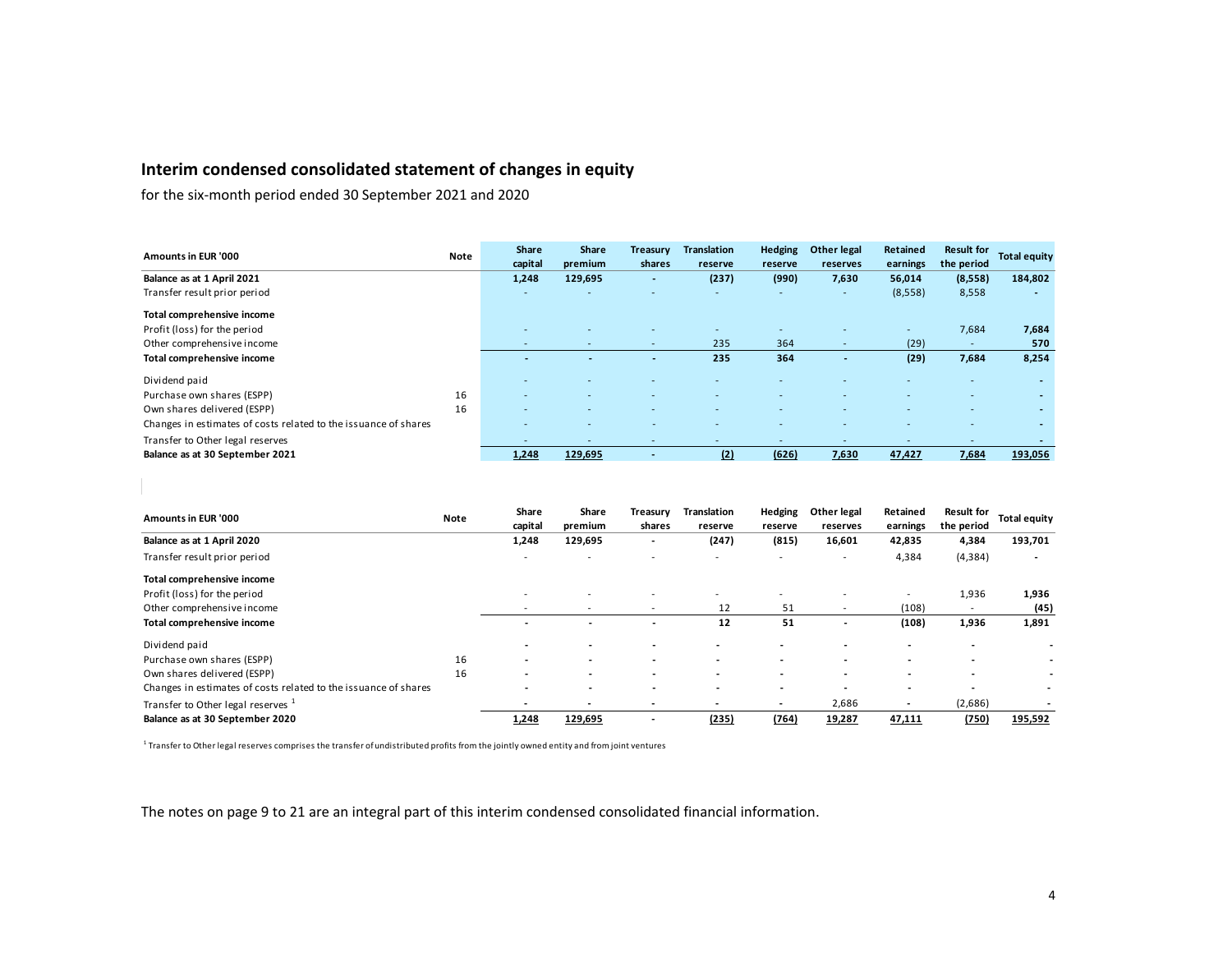# **Interim condensed consolidated statement of financial position**

as at 30 September 2021 and 31 March 2021

| Amounts in EUR '000 as at               | <b>Note</b> | 30 September 2021 | 31 March 2021 |
|-----------------------------------------|-------------|-------------------|---------------|
| <b>Assets</b>                           |             |                   |               |
| Property, plant and equipment           | 11          | 9,013             | 9,786         |
| Intangible assets                       | 12          | 298,105           | 298,213       |
| Investments in joint ventures           | 7           | 9,523             | 9,024         |
| Other investments                       |             | 831               | 831           |
| <b>Non-current assets</b>               |             | 317,472           | 317,854       |
|                                         |             |                   |               |
| Inventories                             |             | 10,045            | 13,295        |
| Trade and other receivables             |             | 16,748            | 16,341        |
| Other investments including derivatives |             | 48                | 47            |
| Cash and cash equivalents               |             | 17,928            | 18,827        |
| <b>Current assets</b>                   |             | 44,769            | 48,510        |
| <b>Total assets</b>                     |             | 362,241           | 366,364       |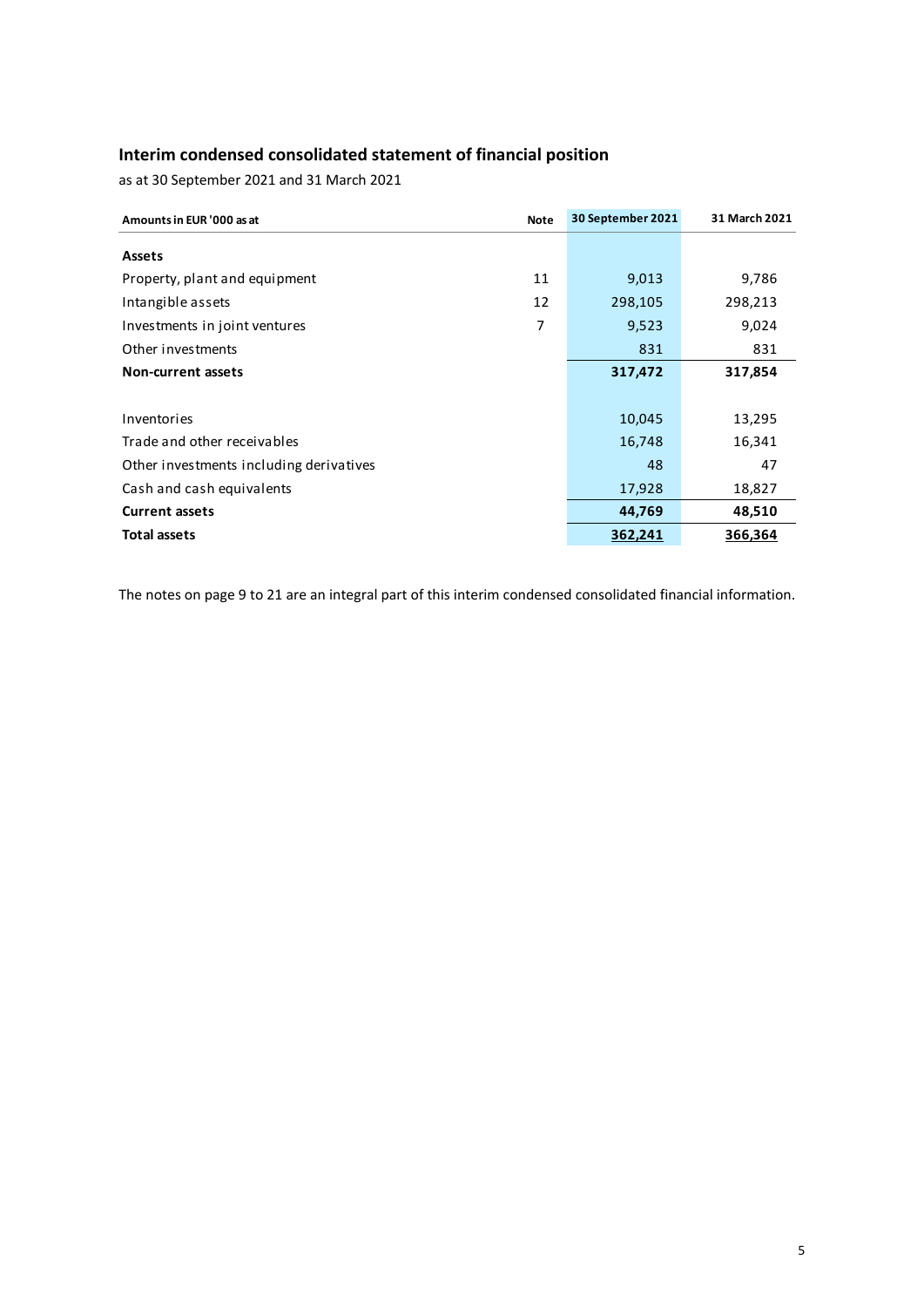| Amounts in EUR '000 as at                                  | <b>Note</b> | 30 September 2021 | 31 March 2021 |
|------------------------------------------------------------|-------------|-------------------|---------------|
| <b>Equity</b>                                              |             |                   |               |
| Share capital                                              |             | 1,248             | 1,248         |
| Share premium                                              |             | 129,695           | 129,695       |
| <b>Translation Reserve</b>                                 |             | (2)               | (237)         |
| Hedging Reserve                                            |             | (626)             | (990)         |
| Other legal reserves                                       |             | 7,630             | 7,630         |
| Retained earnings                                          |             | 47,427            | 56,014        |
| Result for the period                                      |             | 7,684             | (8,558)       |
| <b>Total equity</b>                                        |             | 193,056           | 184,802       |
|                                                            |             |                   |               |
| <b>Liabilities</b>                                         |             |                   |               |
| Loans and borrowings                                       | 13          | 95,331            | 95,292        |
| Other non-current financial liabilities                    | 15          | 5,513             | 6,142         |
| Employee benefits                                          |             | 552               | 505           |
| Deferred tax liabilities                                   | 10          | 46,811            | 45,908        |
| <b>Total non-current liabilities</b>                       |             | 148,207           | 147,847       |
|                                                            |             |                   |               |
| Loans and borrowings                                       | 13          | 5,935             | 15,703        |
| Trade and other payables                                   |             | 13,714            | 16,457        |
| Other current financial liabilities, including derivatives | 15          | 1,329             | 1,555         |
| <b>Total current liabilities</b>                           |             | 20,978            | 33,715        |
| <b>Total liabilities</b>                                   |             | 169,185           | 181,562       |
| <b>Total equity and liabilities</b>                        |             | 362,241           | 366,364       |

# **Interim condensed consolidated statement of financial position (continued)**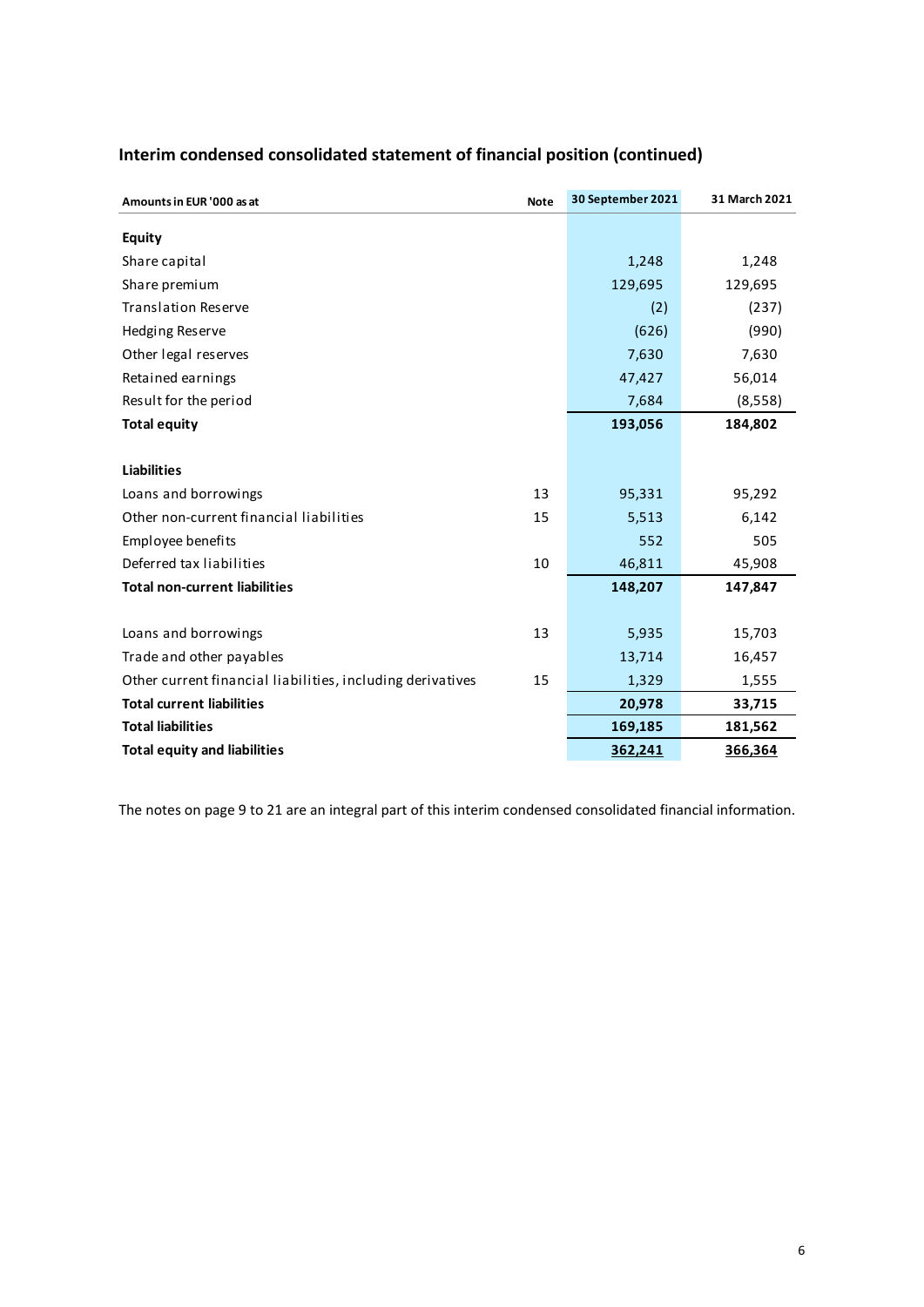# **Interim condensed consolidated statement of cash flows**

for the six-month period ended 30 September 2021 and 2020

| Amounts in EUR '000 for the six months period ended 30 September | 2021 | 2020     |          |
|------------------------------------------------------------------|------|----------|----------|
| Cash flows from operating activities                             |      |          |          |
| <b>Result for the period</b>                                     |      | 7,684    | 1,936    |
| Adjustments for:                                                 |      |          |          |
| • Depreciation                                                   | 6    | 969      | 971      |
| • Net finance costs                                              | 8    | 1,782    | 1,671    |
| • Share of profit joint ventures                                 | 18   | (533)    | 1,013    |
| • Income tax expense                                             | 10   | 2,599    | 713      |
| • Provision for employee benefits                                |      | 8        | 29       |
|                                                                  |      | 12,509   | 6,333    |
| Change in:                                                       |      |          |          |
| • Inventories                                                    |      | 3,250    | 2,049    |
| • Trade and other receivables                                    |      | (407)    | 6,738    |
| • Trade and other payables                                       |      | (3, 594) | (4, 360) |
| Net changes in working capital                                   | 14   | (751)    | 4,427    |
|                                                                  |      |          |          |
| Dividends from joint ventures                                    | 18   | 350      | 250      |
| Interest received                                                |      | 144      | 164      |
| Income tax paid                                                  |      | (777)    | (1, 141) |
| Net cash from operating activities                               |      | 11,475   | 10,033   |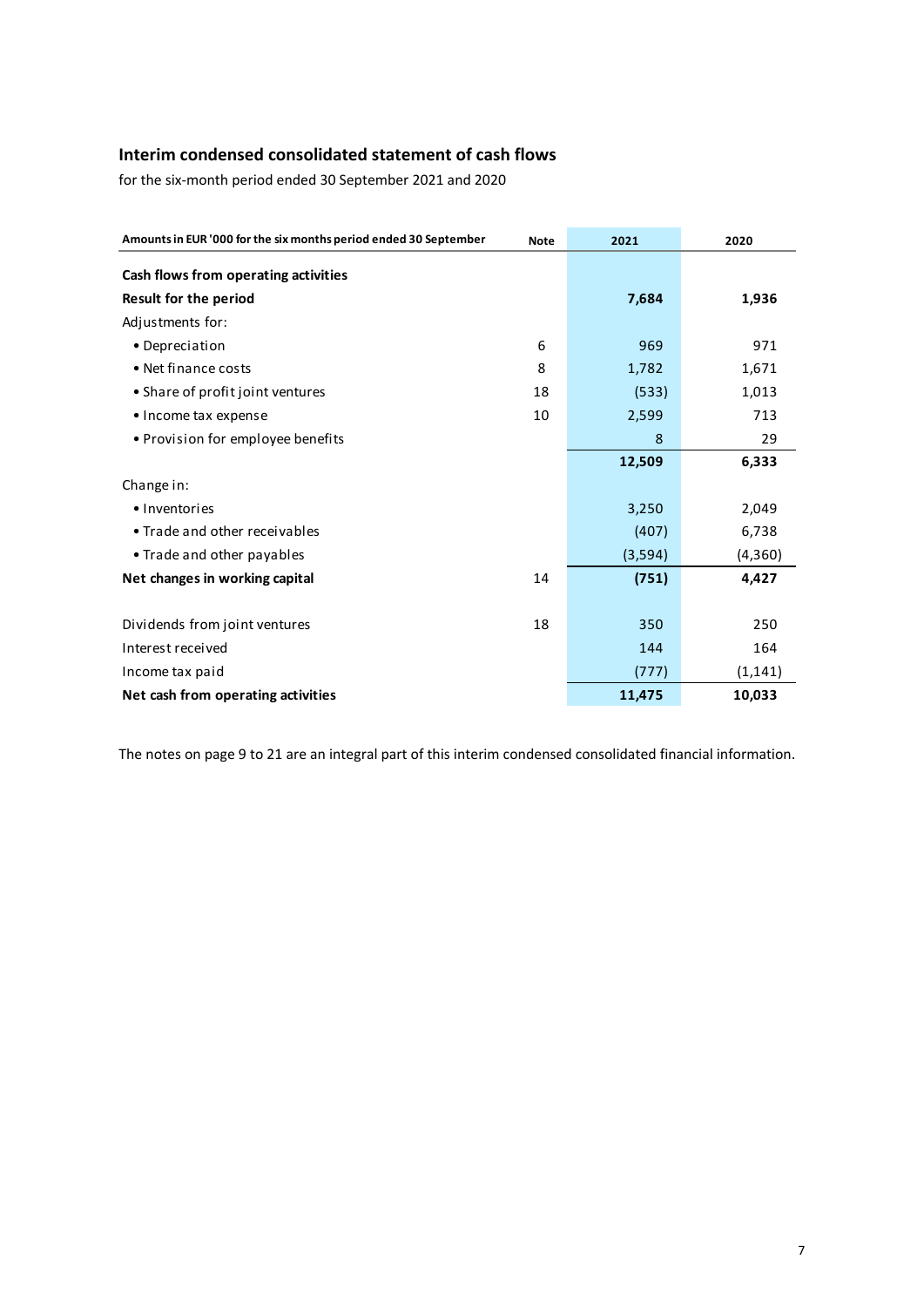# **Interim condensed consolidated statement of cash flows (continued)**

| Amounts in EUR '000 for the six months period ended 30 September | <b>Note</b> | 2021     | 2020      |
|------------------------------------------------------------------|-------------|----------|-----------|
| Cash flows from investing activities                             |             |          |           |
| Acquisition of/additions to joint ventures                       | 7/18        | (250)    | (200)     |
| Acquisition of property, plant and equipment                     | 11          | (36)     | (478)     |
| Acquisition of intangible assets                                 | 12          | (38)     |           |
| Loans issued and other investments                               |             |          | (550)     |
| Net cash from (used in) investing activities                     |             | (324)    | (1,228)   |
|                                                                  |             |          |           |
| Cash flows from financing activities                             |             |          |           |
| Proceeds from loans and borrowings                               | 13          |          |           |
| Repayment of loans and borrowings                                | 13          |          | (2,000)   |
| Payments made in lease contracts                                 |             | (427)    | (415)     |
| Cash dividends paid to shareholders                              |             |          |           |
| Interest paid                                                    |             | (1,884)  | (1,069)   |
| Net cash from (used in) financing activities                     |             | (2,311)  | (3,484)   |
|                                                                  |             |          |           |
| Net increase (decrease) in cash and cash equivalents             |             | 8,840    | 5,321     |
| Cash and cash equivalents as at 1 April                          |             | 5,624    | 21,183    |
| Effect of exchange rate fluctuations                             |             | 29       | (76)      |
| Net cash and cash equivalents as at 30 September                 |             | 14,493   | 26,428    |
|                                                                  |             |          |           |
| Cash and cash equivalents (asset)                                |             | 17,928   | 37,169    |
| Less: bank overdrafts included in current loans and borrowings   |             | (3, 435) | (10, 741) |
| Net cash and cash equivalents as at 30 September                 |             | 14,493   | 26,428    |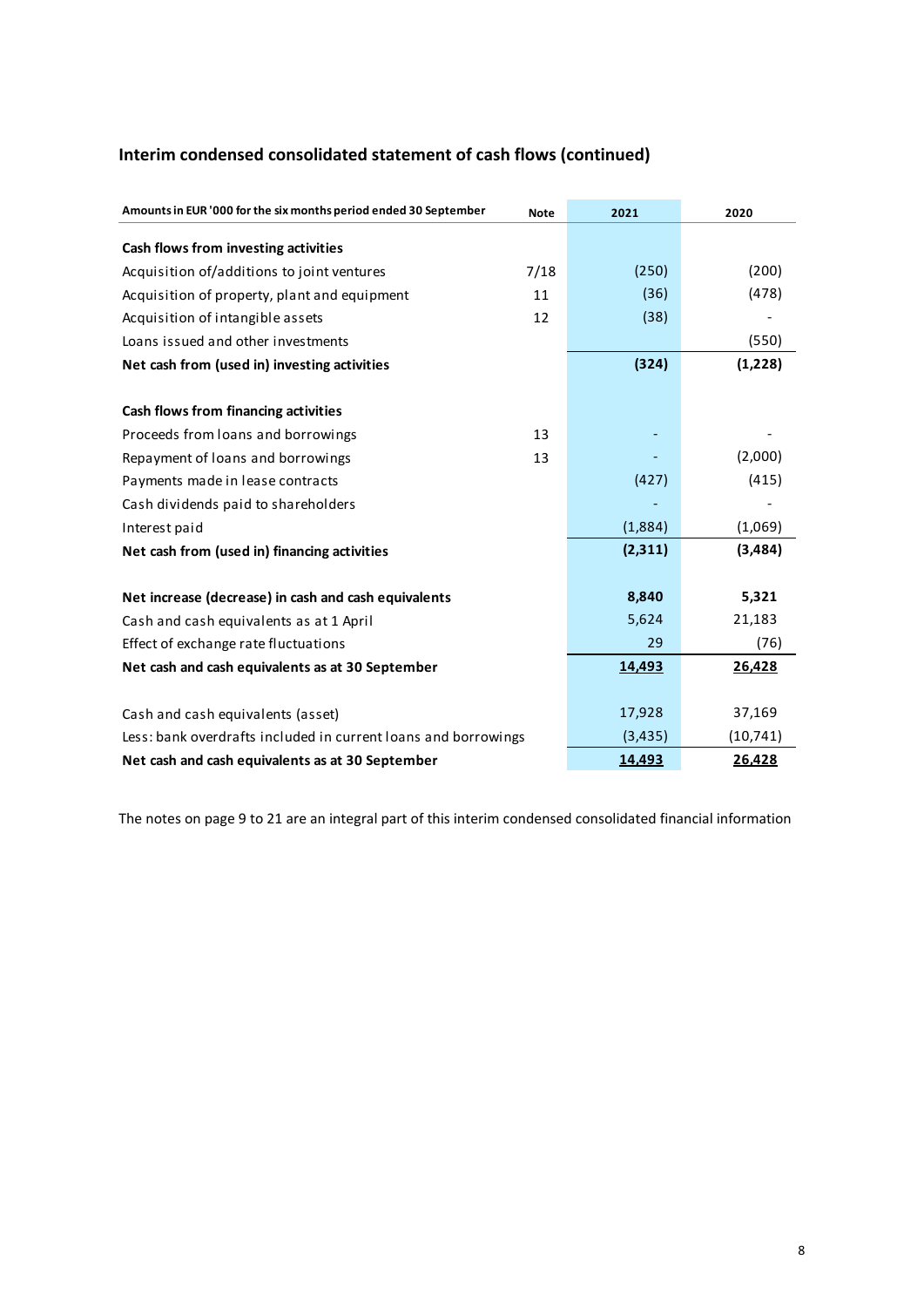# **Notes to the interim condensed consolidated financial statements for the six-month period ended 30 September 2021 and 2020**

# **1. Reporting entity**

Lucas Bols N.V. (the 'Company') is domiciled in the Netherlands. The address of the Company's registered office is Paulus Potterstraat 14, Amsterdam. The interim condensed consolidated financial statements of the Company as at and for the six months ended 30 September 2021 comprise the Company and its subsidiaries (together referred to as the 'Group') and the Group's interest in jointly controlled entities.

Lucas Bols N.V. is primarily involved in managing the product development, bottling, distribution, sales and marketing of the brands Bols, Passoã, Galliano, Vaccari, Damrak, Pisang Ambon, Henkes, Nuvo, Bokma, Hartevelt, Coebergh and a large portfolio of Dutch jenever, vieux and liqueur brands.

# **2. Basis of preparation**

# **(a) Statement of compliance**

The interim condensed consolidated financial statements have been prepared in accordance with IAS 34 *Interim Financial Reporting* as endorsed by the EU. They do not include all the information required for a complete set of IFRS financial statements. However, selected explanatory notes are included to explain events and transactions that are significant to an understanding of the changes in the Group's financial position and performance since the last annual consolidated financial statements as at and for the year ended 31 March 2021. All significant transactions and events have been disclosed in the interim condensed consolidated financial statements.

The interim condensed consolidated financial statements were authorised for issue by the Management Board and Supervisory Board on 17 November 2021.

# **(b) Basis of measurement**

The interim condensed consolidated financial statements have been prepared on each reporting date on the historical cost basis except for the following material items in the statement of financial position:

- derivative financial instruments are measured at fair value;
- interests in joint ventures are accounted for using the equity method; and
- the net defined benefit liability is recognised as the present value of the defined benefit obligation, less the fair value of plan assets.

# *Measurement of fair values*

A number of the Group's accounting policies and disclosures require the measurement of fair values, for both financial and non-financial assets and liabilities. Fair values have been determined for measurement and/or disclosure purposes based on the valuation techniques as outlined below.

When measuring the fair value of an asset or a liability, the Group uses market observable data to the extent possible.

Fair values are categorised into different levels in a fair value hierarchy based on the inputs used in the valuation techniques as follows

- Level 1: quoted prices (unadjusted) in active markets for identical assets or liabilities.
- Level 2: inputs other than quoted prices included in Level 1 that are observable for the asset or liability, either directly (i.e. as prices) or indirectly (i.e. derived from prices); and
- Level 3: inputs for the asset or liability that are not based on observable market data (unobservable inputs).

If the inputs used to measure the fair value of an asset or a liability might be categorised in different levels of the fair value hierarchy, then the fair value measurement is categorised in its entirety in the same level of the fair value hierarchy as the lowest level input that is significant to the entire measurement.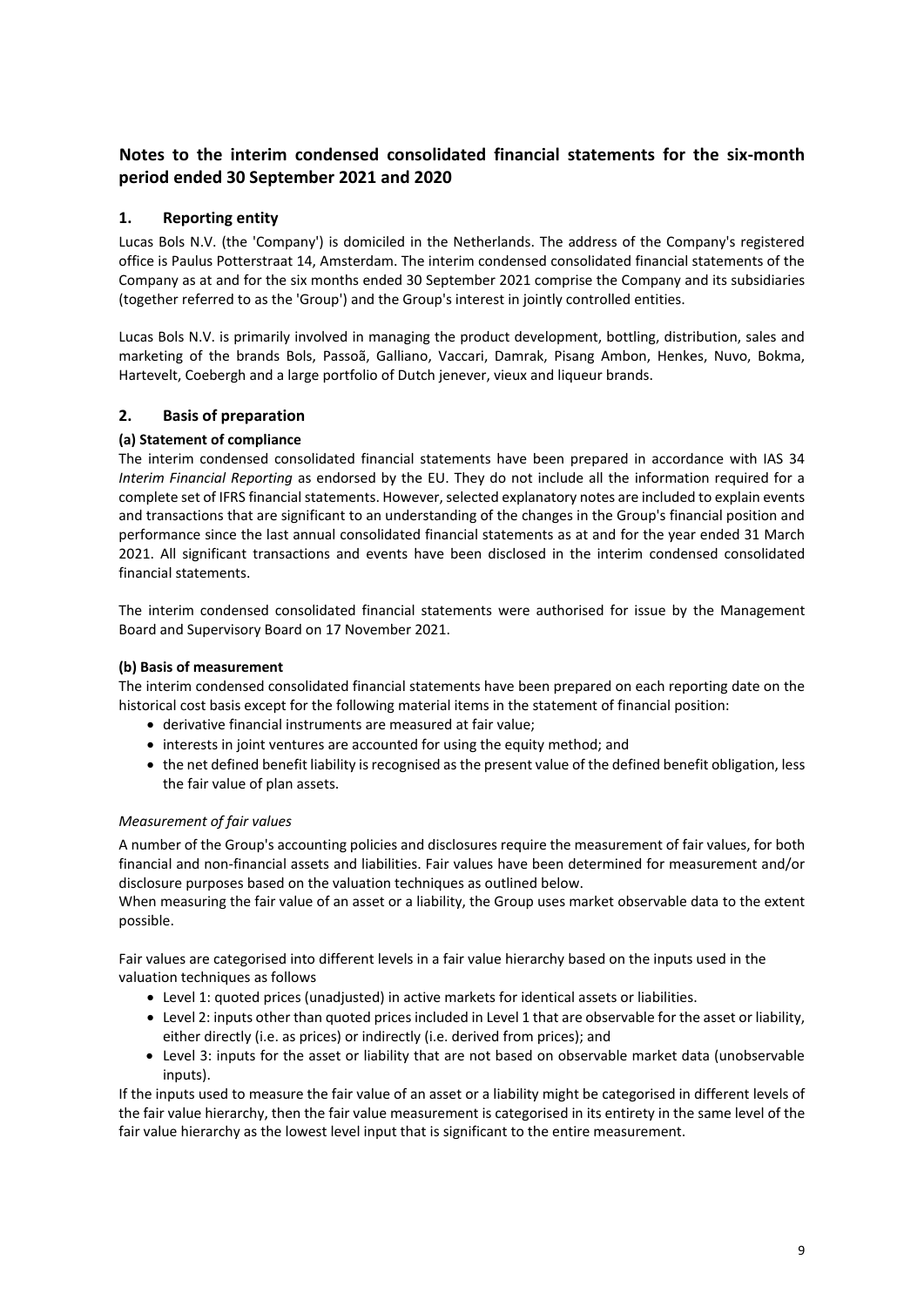The Group recognises transfers between levels of the fair value hierarchy at the end of the reporting period during which the change has occurred.

Further information about the assumptions made in measuring fair values is included in note 15 – financial instruments.

### **(c) Functional and presentation currency**

These interim condensed consolidated financial statements are presented in Euro, which is the Company's functional currency. All financial information presented in euros has been rounded to the nearest thousand (€ 000) unless stated otherwise.

### **(d) Use of estimates and judgements**

In preparing these interim condensed consolidated financial statements, management is required to make estimates and judgements that affect the application of accounting policies and the reported amounts of assets and liabilities, income and expenses. The application of accounting policies required judgements that impact the amounts recognised. Additionally, amounts recognised are based on factors that are by default associated with uncertainty. Therefore actual results may differ from these estimates.

Estimates and underlying assumptions are reviewed on an ongoing basis. Revisions to accounting estimates are recognised prospectively.

The significant judgements made by management in applying the Group's accounting policies and the key sources of estimation uncertainty were the same as those that applied to the consolidated financial statements as at and for the year ended 31 March 2021.

### **3. Significant accounting policies**

The accounting policies adopted in the preparation of the interim condensed consolidated financial statements are consistent with those followed in the preparation of the Group's annual consolidated financial statements for the year ended 31 March 2021.

Several amendments and interpretations apply for the first time in 2021, but do not have a material impact on the interim condensed consolidated financial statements of the Group.

### **4. Operating segments**

The Group develops, produces, sells and markets products which can be divided in two reportable segments. To further increase focus within the Company (amongst which a specific focus on cocktails), management realigned the naming of its two reportable segments and the allocation of individual brands to the two reportable segments effective 1 April 2021. Consequently, the comparative numbers have been restated.

More specifically, management redefined its brand portfolios from Global Brands and Regional Brands to Global Cocktail Brands and Regional Liqueurs & Spirits. Included in the Global Brands portfolio were Bols Cocktails, Passoã, Galliano, Damrak, Vaccari and Nuvo, whilst the Regional Brands portfolio consisted of all other brands.

This segmentation is also the structure in which the brands are managed within the Group, as they require different marketing and sales strategies, amongst others. Separate financial information is available internally within the Group and used by the main operational decision-makers for matters such as resource allocation.

#### **Brand information**

The Group identifies the reportable segments Global Cocktail Brands and Regional Liqueurs & Spirits.

### *(I) Global Cocktail Brands*

The Global Cocktail Brands reportable segment generally comprises of the brands that (i) have a strong link to cocktails and/or the cocktail culture, (ii) are sold on more than one continent and (iii) generate a relatively high gross margin. The Global Cocktail Brands reportable segment consists of Bols Cocktails (i.e. the Bols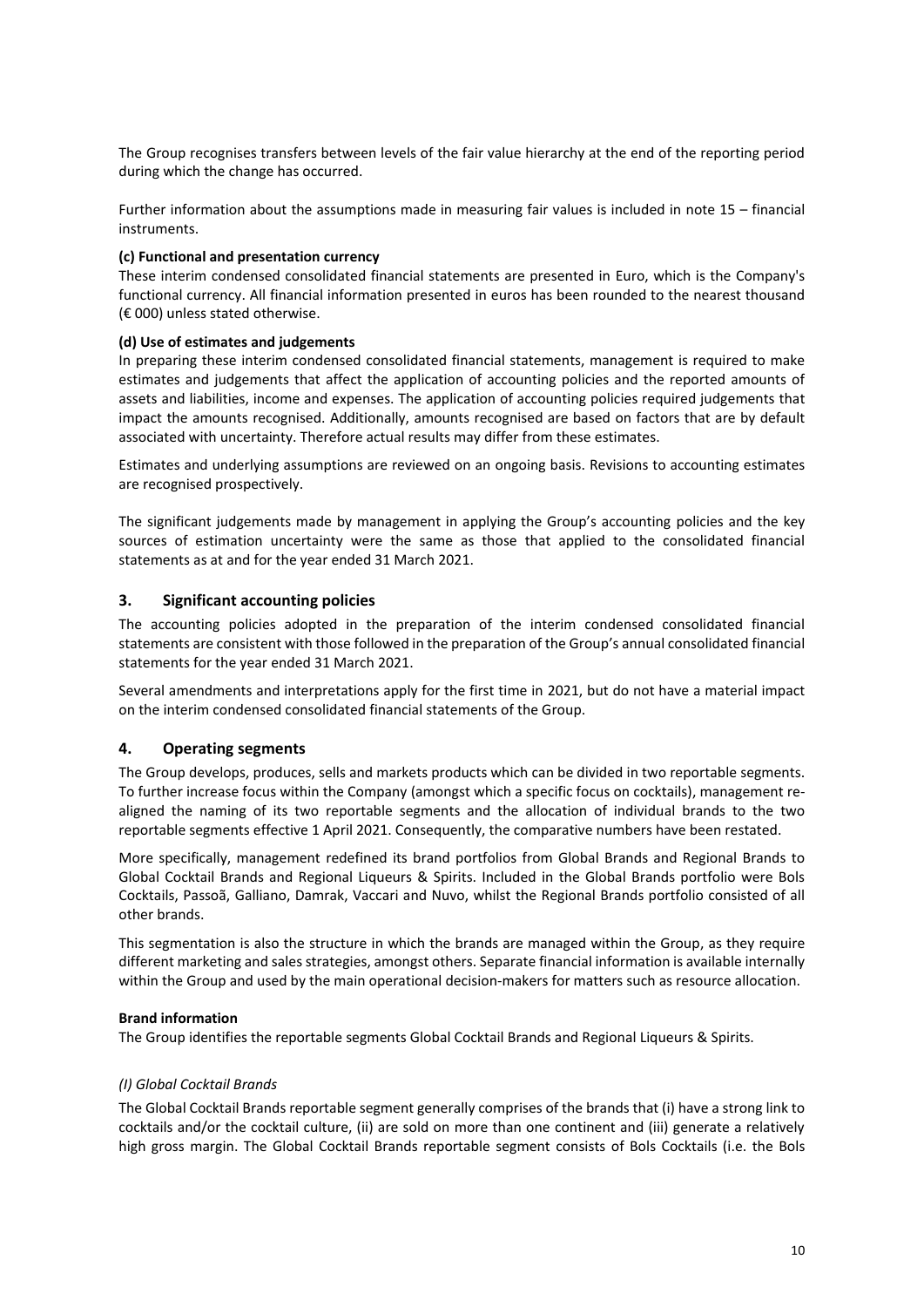Liqueurs range, Bols Genever, Bols Vodka and Bols Cocktails ready-to-enjoy product offerings), Passoã and Galliano.

### *(II) Regional Liqueurs & Spirits*

The Regional Liqueurs & Spirits reportable segment generally comprises of the brands that (i) (currently) have a less obvious link to cocktails and/or the cocktail culture and (ii) are (predominantly) sold on one continent. The Regional Liqueurs & Spirits reportable segment consists of all brands other than those allocated to the Global Cocktail Brands reportable segment, mainly Vaccari, Damrak, Pisang Ambon, Henkes, Nuvo, Bokma, Hartevelt, Coebergh and a large portfolio of Dutch jenever, vieux and liqueur brands.

Management reviews, analyses and discusses internal reports of each reportable segment. Key information regarding each reportable segment is set out on the next page.

Allocation to the reportable segments takes place on specific brand contribution level. Items managed on a Group basis (e.g. overheads, finance and tax items) are not allocated to the individual reportable segments. Only those assets and liabilities that are directly linked to a brand are allocated to the reportable segments accordingly. All other assets and liabilities are managed on a Group basis and therefore not allocated to the individual reportable segments.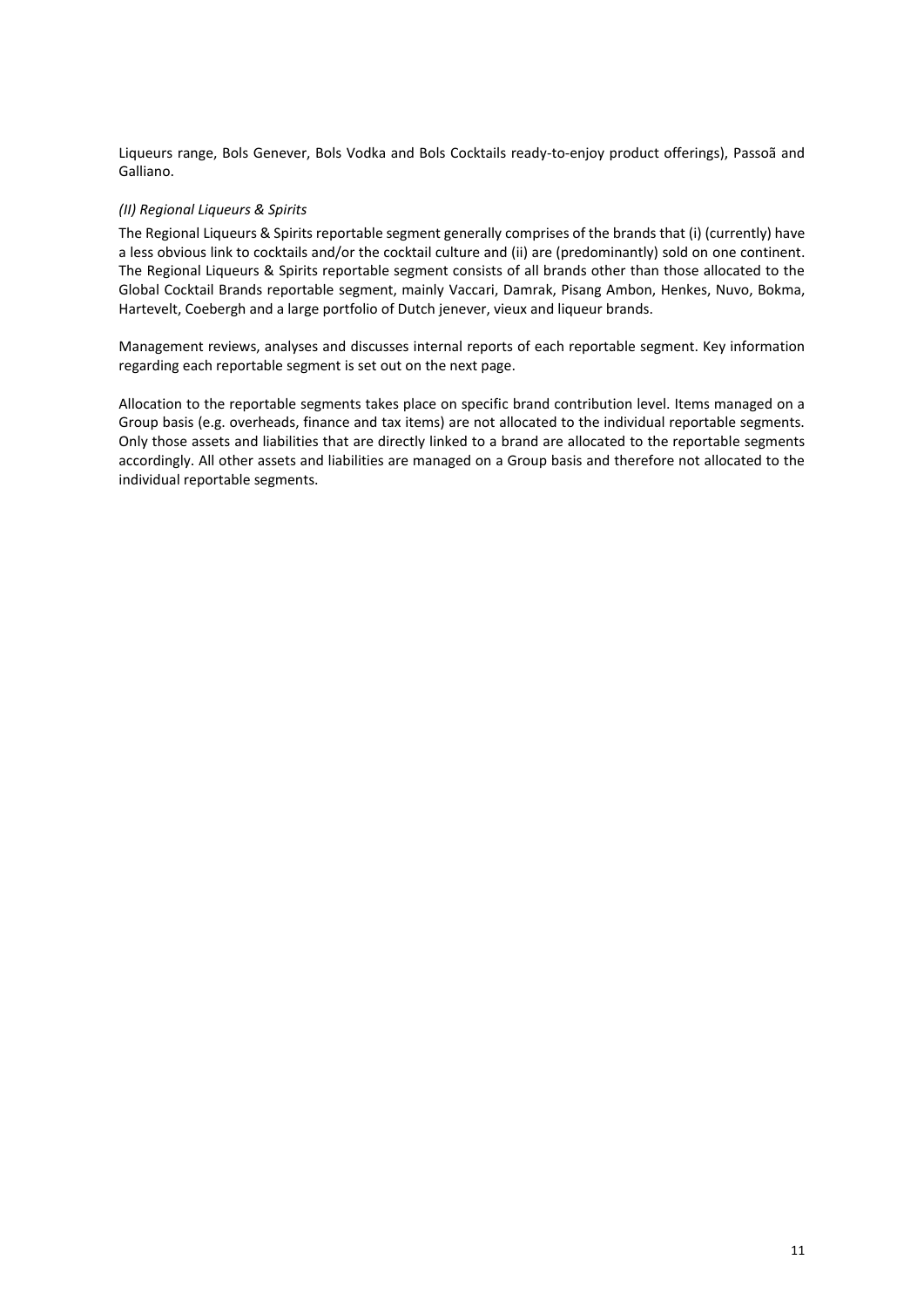# **Brand information (continued)**

|                                                                     |                   | <b>Global Cocktail Brands</b> | <b>Regional Liqueurs &amp; Spirits</b> |                          | <b>Unallocated</b>       |               | Total             |               |  |
|---------------------------------------------------------------------|-------------------|-------------------------------|----------------------------------------|--------------------------|--------------------------|---------------|-------------------|---------------|--|
| Amounts in EUR '000<br>for the six months period ended 30 September | 2021              | 2020*                         | 2021                                   | 2020*                    | 2021                     | 2020          | 2021              | 2020          |  |
| Revenue                                                             | 33,787            | 19,122                        | 11,845                                 | 7,686                    | ٠                        |               | 45,632            | 26,808        |  |
| Cost of sales                                                       | (13,210)          | (7, 585)                      | (6,612)                                | (4,033)                  | ٠                        |               | (19, 822)         | (11,618)      |  |
| <b>Gross profit</b>                                                 | 20,577            | 11,537                        | 5,233                                  | 3,653                    | $\overline{\phantom{0}}$ |               | 25,810            | 15,190        |  |
| A&P and distribution expenses                                       | (5,814)           | (3,529)                       | (1,750)                                | (702)                    |                          |               | (7, 564)          | (4, 231)      |  |
| Personnel and other expenses                                        | ٠                 |                               | $\overline{\phantom{a}}$               | $\overline{\phantom{a}}$ | (6, 714)                 | (5,626)       | (6, 714)          | (5,626)       |  |
| Total result from operating activities                              | 14,763            | 8,008                         | 3,483                                  | 2,951                    | (6,714)                  | (5,626)       | 11,532            | 5,333         |  |
| Share of profit/(loss) of joint ventures                            | 75                | (871)                         | 458                                    | (142)                    |                          |               | 533               | (1,013)       |  |
| EBIT <sup>1</sup>                                                   | 14,838            | 7,137                         | 3,941                                  | 2,809                    | (6,714)                  | (5,626)       | 12,065            | 4,320         |  |
| Amounts in EUR '000 as at                                           | 30 September 2021 | 31 March 2021                 | 30 September 2021                      | 31 March 2021            | 30 September 2021        | 31 March 2021 | 30 September 2021 | 31 March 2021 |  |
| Intangible assets                                                   | 193,011           | 193,011                       | 105,094                                | 105,202                  | ٠                        |               | 298,105           | 298,213       |  |
| Inventories                                                         | 8,862             | 10,696                        | 1,183                                  | 2,599                    |                          |               | 10,045            | 13,295        |  |
| Other assets                                                        |                   |                               |                                        | ٠                        | 54,091                   | 54,856        | 54,091            | 54,856        |  |
| Total segment assets                                                | 201,873           | 203,707                       | 106,277                                | 107,801                  | 54,091                   | 54,856        | 362,241           | 366,364       |  |
| <b>Total segment liabilities</b>                                    |                   |                               |                                        | ٠                        | (169, 185)               | (181, 562)    | (169, 185)        | (181, 562)    |  |

\* The comparative numbers have been restated to reflect the change in reporting segments.

 $<sup>1</sup>$  EBIT is defined as operating profit plus share of profit of joint ventures</sup>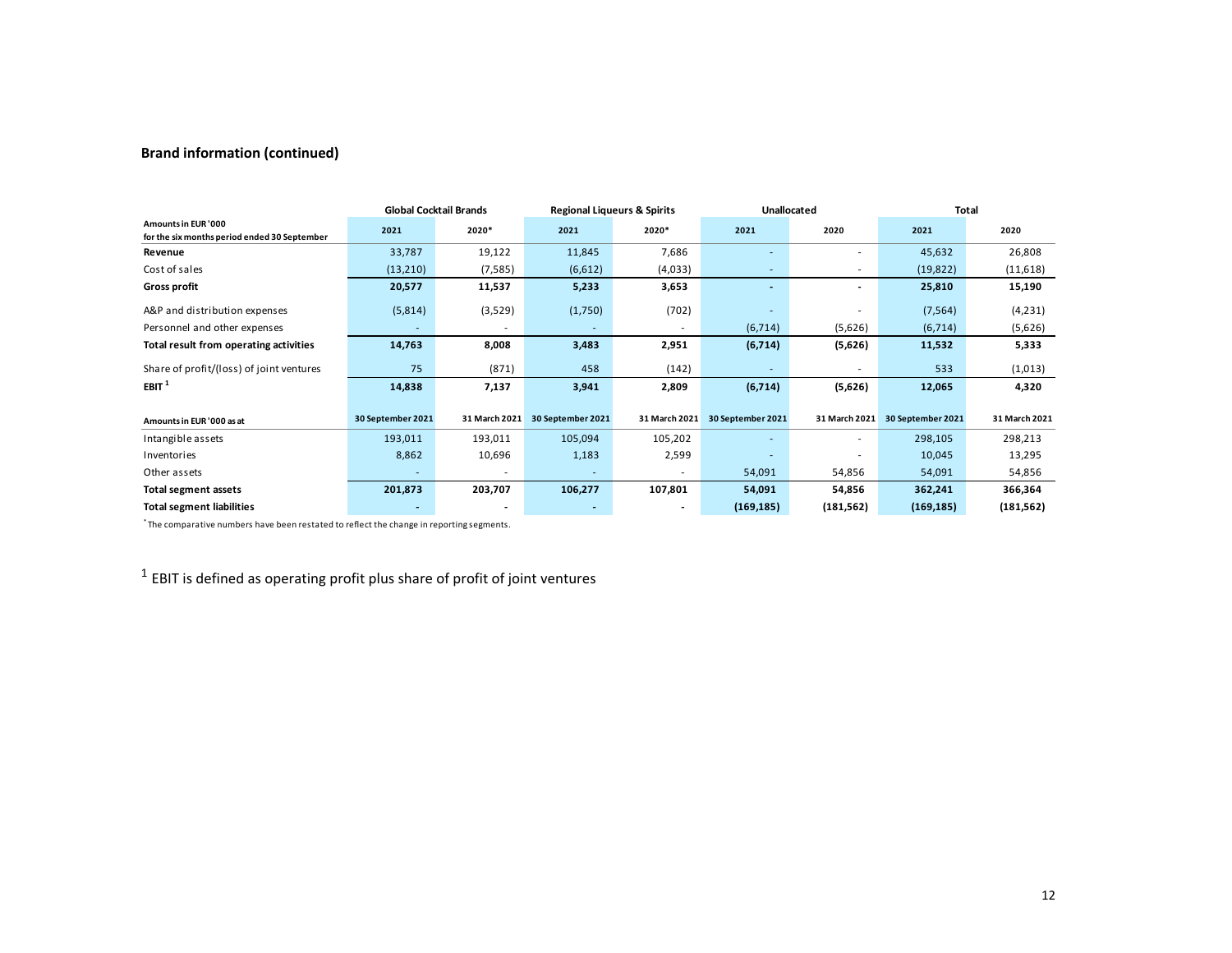### **Market cluster information (Regions)**

Following the re-alignment discussed under *Brand information*, and again to further increase focus within the Company, management also redefined the way in which markets are clustered effective 1 April 2021. Markets used to be clustered mainly based on their geographical location, resulting in four regions: Western Europe, Asia-Pacific, North America and Emerging Markets.

Rather than on their respective geographical location, individual markets are allocated to a market cluster based on relative maturity of the cocktail and/or cocktail culture in that specific market. Three market clusters are now identified:

- Sophisticated Cocktail Markets (North America);
- Developed Cocktail Markets (Western Europe, Japan, Australia and New Zealand); and
- Emerging Cocktail Markets (Eastern Europe, Asia (excluding Japan), Africa, Middle East and Latin America).

|                                                                            |        | Revenue by market cluster | Gross profit |         |  |  |
|----------------------------------------------------------------------------|--------|---------------------------|--------------|---------|--|--|
| <b>Amounts in EUR '000</b><br>for the six months period ended 30 September | 2021   | $2020*$                   | 2021         | $2020*$ |  |  |
| Sophisticated Cocktail Markets <sup>1</sup>                                | 13,073 | 4,013                     | 6,930        | 1,899   |  |  |
| Developed Cocktail Markets <sup>2</sup>                                    | 25,866 | 20,169                    | 15,236       | 11,797  |  |  |
| <b>Emerging Cocktail Markets</b>                                           | 6,693  | 2.625                     | 3.644        | 1,494   |  |  |
| <b>Consolidated totals</b>                                                 | 45,632 | 26.807                    | 25,810       | 15,190  |  |  |

\* The comparative numbers have been restated to reflect the change in reporting segments.

 $^1$  Revenue attributed to the USA is 11,428 (H1 2020/21: 2,870)

 $^2$  Revenue attributed to The Netherlands is 6,349 (H1 2020/21: 5,943) and France is 2,547 (H1 2020/21: 2,556)

Revenue came in at EUR 45,632 thousand, up 70% compared to last year, as a result of a strong improvement in trading mainly driven by the post COVID-19 re-opening of certain key markets and the ongoing retail presence.

# **5. Seasonality of operations**

The Group's business is – to a certain extent – affected by seasonality. 47% of the Group's revenue of the full year ended 31 March 2021 was generated in the first half (i.e. 1 April to 30 September 2020). It is noted that normal seasonality in that year was distorted by the impact of COVID-19 on the Group's revenue. In 2021/22 to date the impact of seasonality may be somewhat reduced due to the strong trading improvement following the re-opening of certain key markets.

### **6. Distribution and administrative expenses**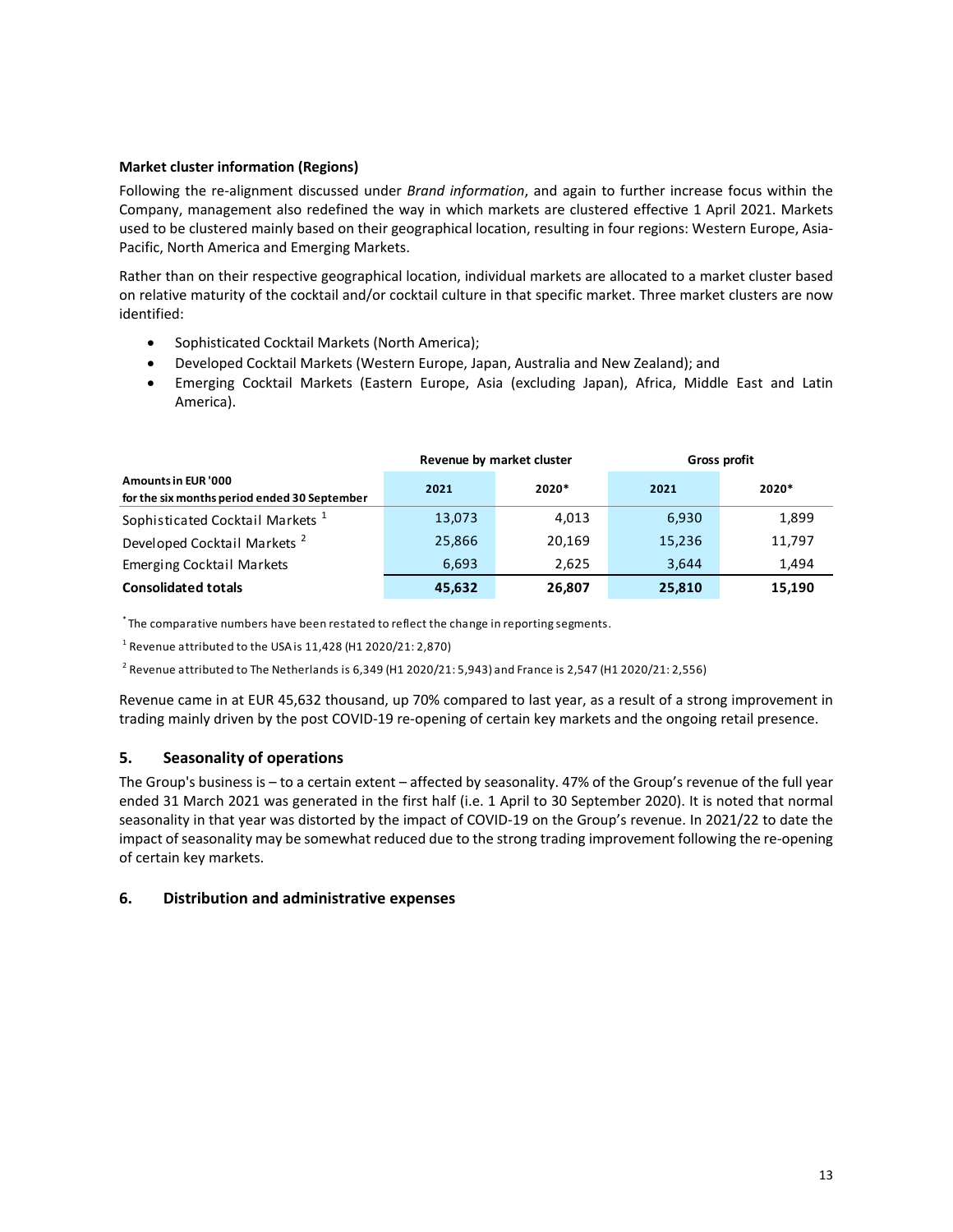| Amounts in EUR '000 for the six months period ended 30 September | 2021      | 2020     |
|------------------------------------------------------------------|-----------|----------|
| Advertising and promotional expenses                             | (3,710)   | (2,222)  |
| Distribution expenses                                            | (3,853)   | (2,009)  |
| Personnel expenses                                               | (4, 379)  | (3, 273) |
| Other administrative expenses                                    | (1, 367)  | (1, 382) |
| Depreciation and amortisation                                    | (969)     | (971)    |
|                                                                  | (14, 278) | (9,857)  |

The increase in advertising and promotional expenses in the six-month period ended 30 September 2021 compared to the same period last year is in response to the re-opening of certain key markets, where an effective increase in such expenses drove the further post COVID-19 pandemic revenue growth. The increase in distribution expenses is driven by increased volumes shipped as well as the increase in logistic costs observed globally. Personnel expenses, excluding COVID-19 related government grants, was in line with the same period last year.

Per 1 June 2021 the Company entered into a new pension scheme for its Dutch employees as the previous scheme ended 31 May 2021. In order to comply with the new pension law (the '*Nieuwe Pensioenwet*'), which will become effective 1 January 2023, the Company changed its pension scheme from a partly defined benefit, partly defined contribution pension scheme into one overall defined contribution pension scheme.

# **7. Joint ventures**

The increase in share of profit of joint ventures results from the post COVID-19 pandemic re-opening of certain key markets, which (amongst others) resulted in an increase in production volumes and hence operating and financial performance at Avandis C.V.

In the six-month period ended 30 September 2021 the Company contributed EUR 250 thousand in equity to the newly-created joint venture Maxxium BeLux, directly held on a 50/50 basis by the Company and Edrington Group. Maxxium BeLux' activities include the distribution Lucas Bols' and Edrington's portfolios of brands in Belgium and Luxembourg, starting with Lucas Bols' portfolio of brands effective 1 October 2021.

# **8. Net finance costs**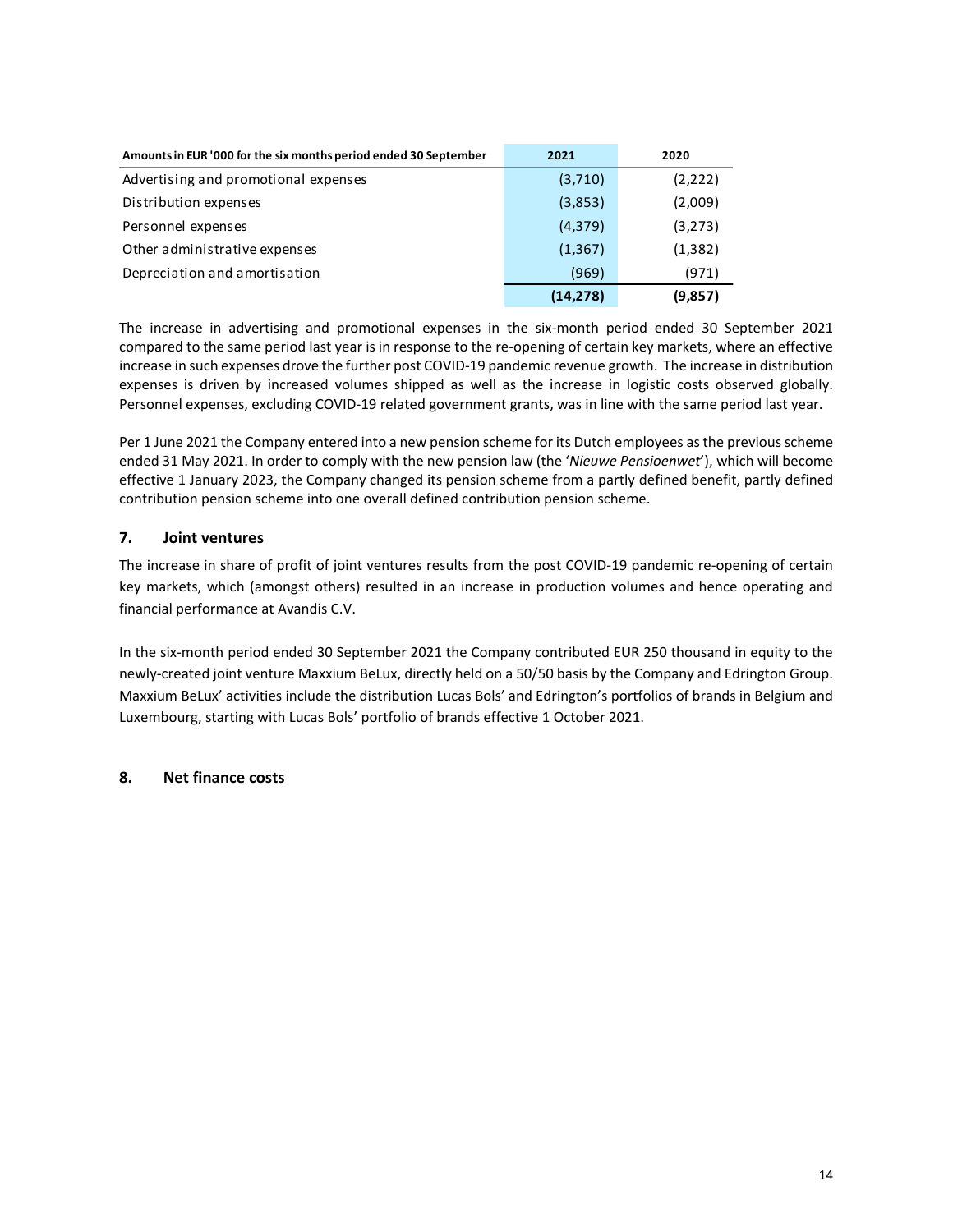| Amounts in EUR '000 for the six months period ended 30 September       | 2021    | 2020    |
|------------------------------------------------------------------------|---------|---------|
| Interest income                                                        | 1       | 164     |
| <b>Finance income</b>                                                  | 1       | 164     |
|                                                                        |         |         |
| Interest expenses on loans and borrowings                              | (1,488) | (774)   |
| Amortization refinancing fees                                          | (39)    | (39)    |
| Interest expense on liability related to the Passoã call/put<br>option |         | (598)   |
| Interest expense on lease liability                                    | (79)    | (96)    |
| Other finance costs                                                    | (177)   | (328)   |
| <b>Finance costs</b>                                                   | (1,783) | (1,835) |
| Net finance costs recognised in profit or loss                         | (1,782) | (1,671) |

# **9. Earnings per share**

Total weighted average number of shares has not changed compared to the number in the consolidated financial statements as at and for the year ended 31 March 2021.

### **10. Tax expense**

The Group's consolidated effective tax rate in respect of continuing operations for the six months ended 30 September 2021 was 25.2% (six months ended 30 September 2020: 27.0%). The effective tax rate for the six months ended 30 September 2021 slightly exceeds the Company's domestic tax rate (i.e. that in the Netherlands: 25%) mainly because profits generated in Passoã SAS are taxed in France and against a higher rate (refer to table below) partly offset by the effect of share of profit of equity-accounted investees.

# **Reconciliation of effective tax rate**

| For the six months period ended 30 September             |       | 2021                     | 2020  |                  |  |
|----------------------------------------------------------|-------|--------------------------|-------|------------------|--|
|                                                          | %     | <b>EUR 1,000</b>         | %     | <b>EUR 1,000</b> |  |
| <b>Profit before tax</b>                                 |       | 10,283                   |       | 2,649            |  |
|                                                          |       |                          |       |                  |  |
| Tax using the Company's domestic tax rate                | 25.0  | (2,571)                  | 25.0  | (662)            |  |
| Effect of tax rates in foreign jurisdictions             | 1.3   | (138)                    | 5.8   | (153)            |  |
| Non-deductible expenses                                  | 0.4   | (39)                     | 0.2   | (4)              |  |
| Effect of share of profits of equity-accounted investees | (1.3) | 132                      | (4.1) | 108              |  |
| Changes in estimates related to prior years              | 0.0   |                          | 0.4   | (11)             |  |
| R&D tax incentive                                        | 0.0   | $\overline{\phantom{a}}$ | (0.3) | 9                |  |
| Other                                                    | (0.2) | 17                       | 0.0   |                  |  |
|                                                          | 25.2  | (2,599)                  | 27.0  | (713)            |  |

### **Deferred tax liabilities**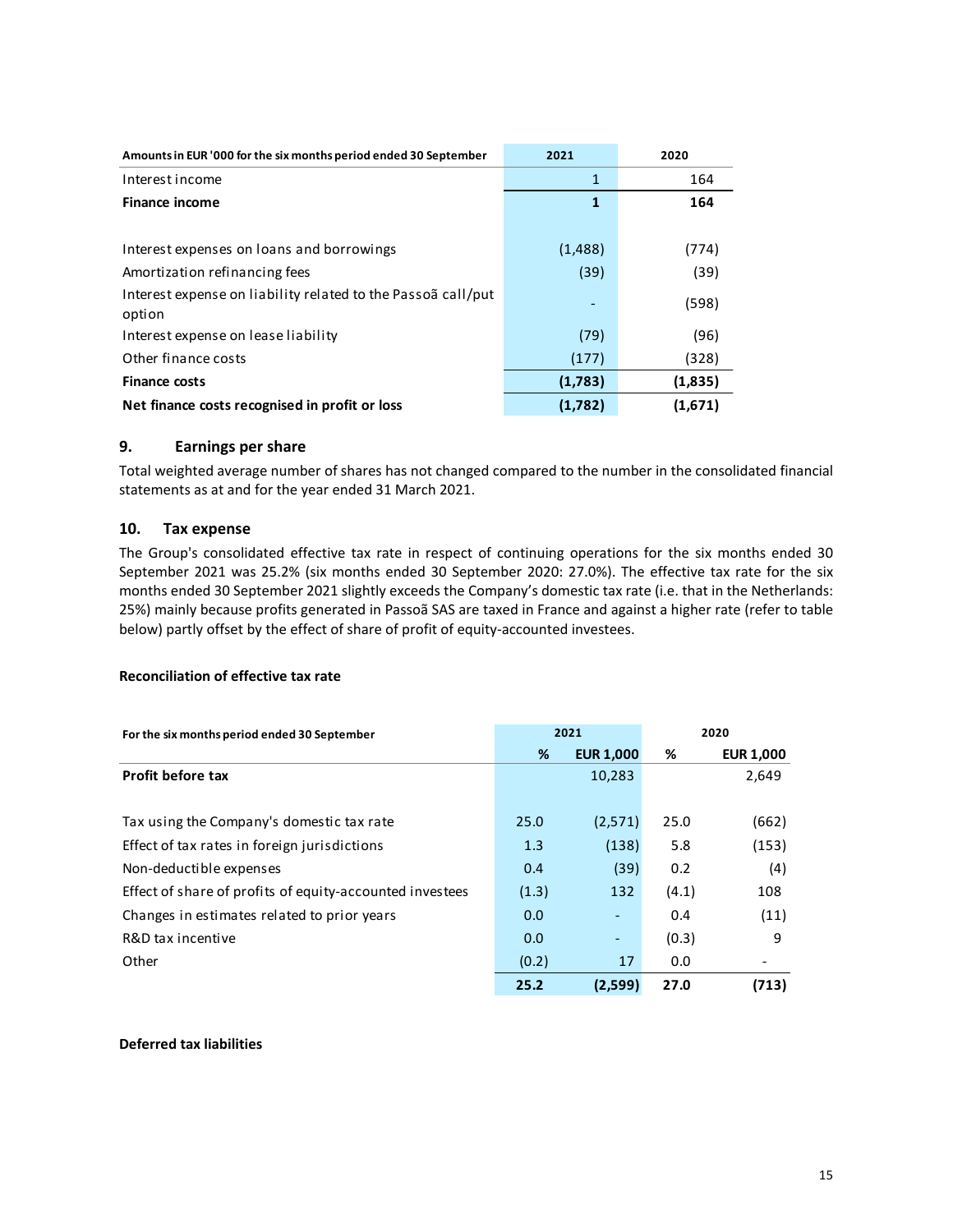The deferred tax liabilities of EUR 46,811 thousand as at 30 September 2021 are a netted amount (EUR 45,908 thousand as at 31 March 2021). It is the net balance of deferred tax assets of EUR 2,573 thousand (EUR 3,376 thousand as at 31 March 2021) and deferred tax liabilities of EUR 49,384 thousand (EUR 49,284 thousand as at 31 March 2021).

The new Dutch tax loss utilisation rules which become effective 1 January 2022 do not impact the Company's current income tax expense and deferred tax assets as no unrecognised tax losses continue to exist.

## **11. Property, plant and equipment**

The balance of the Group's right-of-use assets as at 30 September 2021 is EUR 5,718 thousand (EUR 6,101 thousand as at 31 March 2021).

## **12. Intangible assets**

Each year the Company carries out a formal impairment test at the end of its financial year. For the six-month period ended 30 September 2021 no impairment test has been performed as the operations during the six-month period ended 30 September 2021 are in line with the assumptions applied to last year's impairment test (i.e. the test performed at 31 March 2021).

In the impairment test per 31 March 2021 management already incorporated the ongoing impact of COVID-19, including the related uncertainties, which resulted in an impairment of the Dutch Brands CGU per that date. Management did not identify a triggering event at 30 September 2021 that could indicate an additional asset may be impaired. As such, no impairment test was conducted per 30 September 2021.

## **13. Loans and borrowings**

As at 30 September 2021 the Group has drawn EUR 30.0 million on the term loan facility, EUR 18.0 million on the revolving credit facility and EUR 50.0 million on the acquisition facility. The amended bank facilities in place consist of a EUR 30.0 million term loan facility, a EUR 40.0 million revolving credit facility and a EUR 50.0 million acquisition facility.

In April 2020, when the COVID-19 crisis had just started and expectations were that it would have a severe but short-term only impact, the Group (amongst others) agreed that the interest cover ratio covenant and the leverage ratio covenant would not be tested per 30 September 2020 and 31 March 2021. Instead, alternative covenants were agreed (and complied with at each of these dates).

In April 2021, when the impact (magnitude and duration) of the unanticipated additional COVID-19 waves became clearer, the Group agreed extended amendments to its financing arrangements with the banks in response to the COVID-19 crisis. In regard to the testing periods ended 30 September 2021, 31 March 2022 and 30 September 2022, it was agreed that the interest cover ratio covenant and the leverage ratio covenant would not be tested. Instead, a minimum liquidity level covenant (set at EUR 12.5 million on the last day of each month for the periods ending 30 September 2021 and 31 March 2022, and at EUR 15.0 million on the last day of each month for the testing period ended 30 September 2022, respectively) and an EBITDA 'floor' covenant (set at EUR 4.5 million, EUR 8.0 million and EUR 11.0 million for the testing periods ended 30 September 2021, 31 March 2022 and 30 September 2022, respectively, each to be measured on a last twelve months ('LTM' or 'rolling') basis) were agreed. In regard to the testing period ended 31 March 2023, it was agreed that the interest cover ratio shall be or shall exceed 2.76, whilst the leverage ratio shall not exceed 4.50.

For the six-month period ended 30 September 2021 the Group realised an LTM EBITDA of EUR 17,181 thousand. As at 30 September 2021, the liquidity level was EUR 36,494 thousand.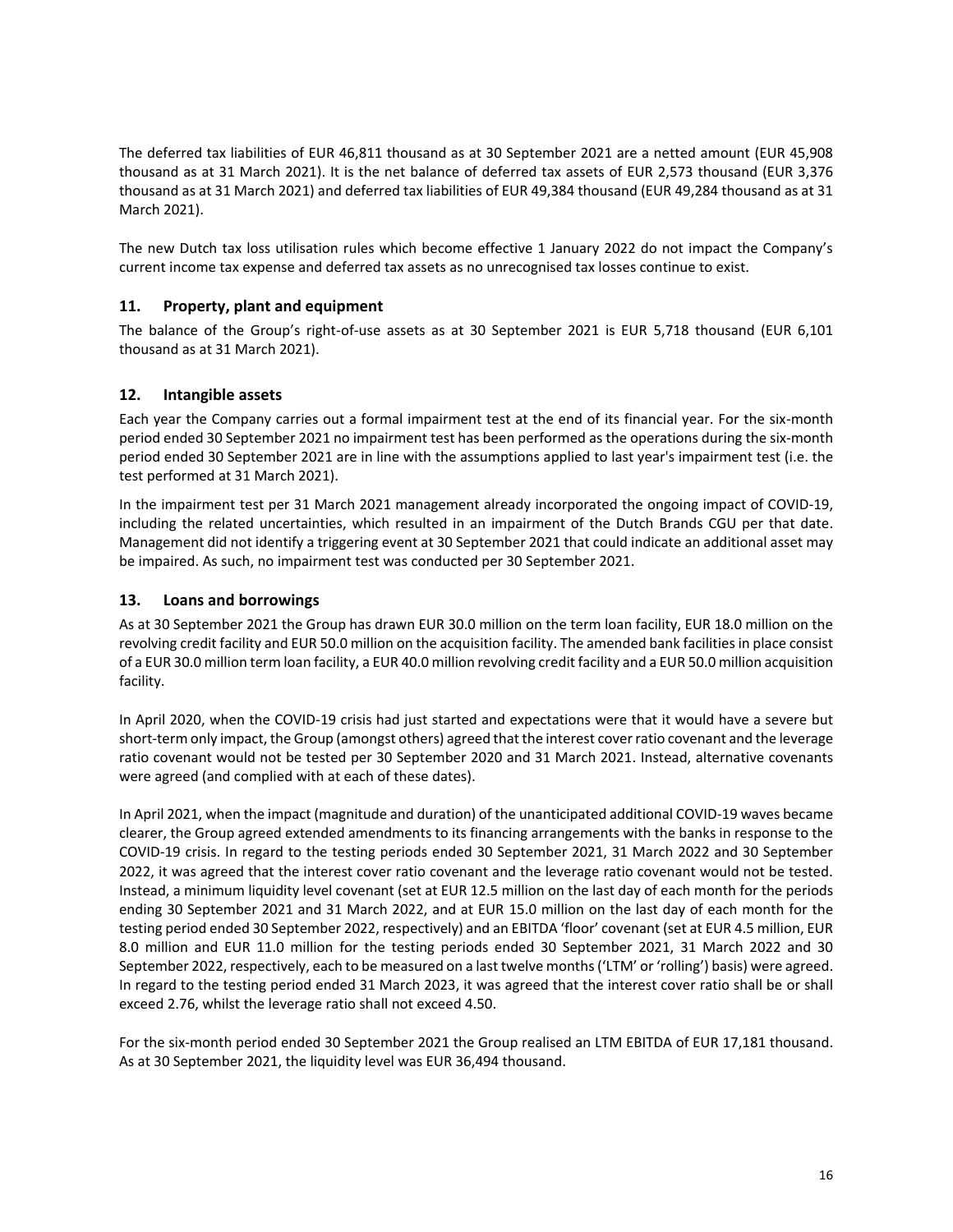# **14. Net working capital**

The decrease in working capital as at 30 September 2021 compared to 31 March 2021 is caused by strict cash and working capital management, noting that the Company ordered additional inventory in February and March 2021 to prepare for global disruptions in the supply chain.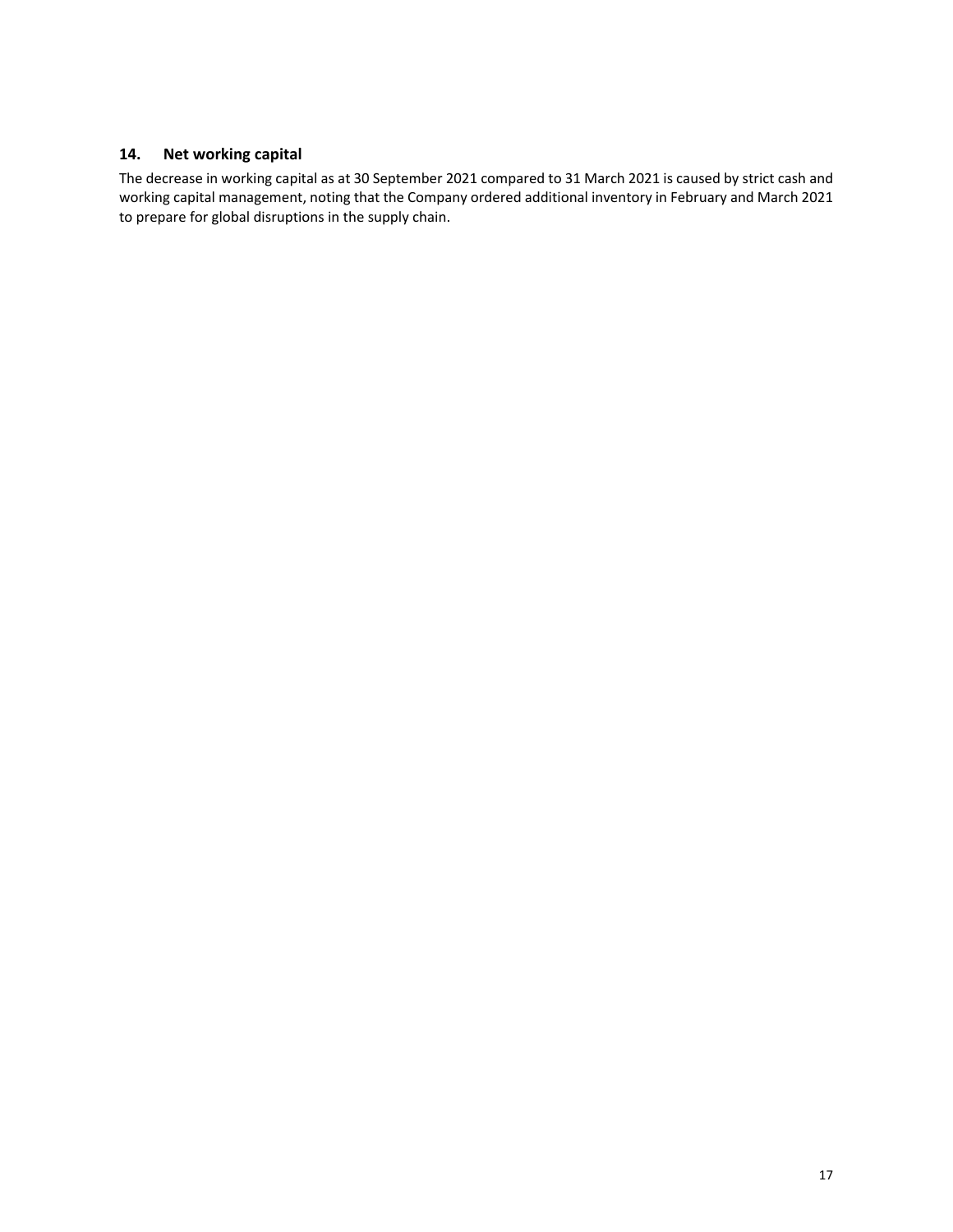# **15. Financial instruments**

The following table shows the carrying amounts and fair values of financial assets and financial liabilities, including their levels in the fair value hierarchy.

| 30 September 2021<br>Amounts in EUR `000            | Fair value-<br>hedging<br>instruments | Loans and<br>receivables | Other<br>financial<br>liabilities | <b>Total</b> | Level 1                  | Level 2     | Level 3                  | <b>Total</b> |
|-----------------------------------------------------|---------------------------------------|--------------------------|-----------------------------------|--------------|--------------------------|-------------|--------------------------|--------------|
| Financial assets measured at fair value             |                                       |                          |                                   |              |                          |             |                          |              |
| Forward exchange contracts used for<br>hedging      | 48                                    |                          | ÷.                                | 48           |                          | 48          |                          | 48           |
|                                                     | 48                                    |                          |                                   | 48           |                          | 48          | $\overline{\phantom{0}}$ | 48           |
| Financial assets not measured at fair value         |                                       |                          |                                   |              |                          |             |                          |              |
| Loan to joint venture Avandis CV                    |                                       | 599                      |                                   | 599          |                          | 599         |                          | 599          |
| Other long term loan                                |                                       | 232                      | ÷.                                | 232          |                          | 232         | ä,                       | 232          |
| Trade and other receivables                         |                                       | 16,748                   |                                   | 16,748       | -                        | 16,748      |                          | 16,748       |
| Cash and cash equivalents                           |                                       | 17,928                   |                                   | 17,928       | ٠                        | 17,928      | ٠                        | 17,928       |
|                                                     | Ĭ.                                    | 35,507                   | $\overline{a}$                    | 35,507       | $\overline{\phantom{a}}$ | 35,507      | $\overline{\phantom{0}}$ | 35,507       |
| Financial liabilities measured at fair value        |                                       |                          |                                   |              |                          |             |                          |              |
| Interest rate swaps used for hedging                | (770)                                 |                          |                                   | (770)        |                          | (770)       |                          | (770)        |
| Forward exchange contracts used for<br>hedging      | (112)                                 |                          |                                   | (112)        | ä,                       | (112)       | ÷.                       | (112)        |
|                                                     | (882)                                 |                          |                                   | (882)        |                          | (882)       | $\overline{a}$           | (882)        |
| Financial liabilities not measured at fair<br>value |                                       |                          |                                   |              |                          |             |                          |              |
| Secured bank loans                                  |                                       |                          | (97, 831)                         | (97, 831)    |                          | (97, 831)   |                          | (97, 831)    |
| Assumed liability Passoã call/put option            |                                       |                          | 0                                 | $\mathbf{0}$ |                          | $\mathbf 0$ | ÷.                       | $\mathbf 0$  |
| Lease liabilities (non-current)                     |                                       |                          | (5, 269)                          | (5, 269)     |                          | (5, 269)    | ÷.                       | (5, 269)     |
| Lease liabilities (current)                         |                                       |                          | (690)                             | (690)        |                          | (690)       | ٠                        | (690)        |
| <b>Bank overdrafts</b>                              |                                       | $\overline{\phantom{m}}$ | (3, 435)                          | (3, 435)     | ÷,                       | (3, 435)    | $\overline{\phantom{0}}$ | (3, 435)     |
| Trade and other payables                            |                                       |                          | (13, 714)                         | (13, 714)    |                          | (13, 714)   | ٠                        | (13, 714)    |
|                                                     | $\overline{a}$                        | $\overline{\phantom{a}}$ | (120, 939)                        | (120, 939)   | $\overline{\phantom{0}}$ | (120, 939)  | $\overline{\phantom{0}}$ | (120, 939)   |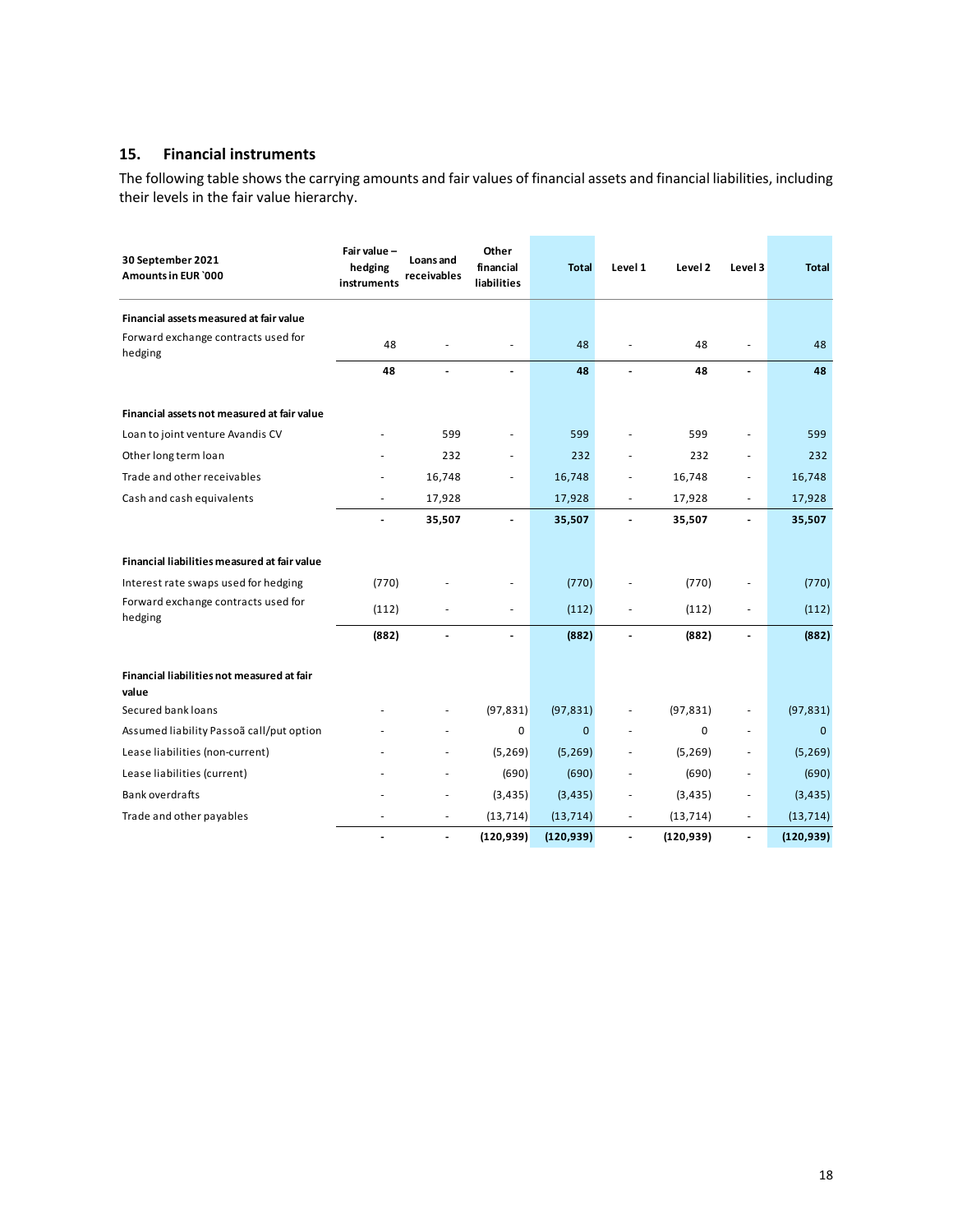| 31 March 2021<br>Amounts in EUR `000                | Fair value-<br>hedging<br>instruments | Loans and<br>receivables | Other<br>financial<br>liabilities | <b>Total</b> | Level 1                  | Level 2    | Level 3                  | <b>Total</b> |
|-----------------------------------------------------|---------------------------------------|--------------------------|-----------------------------------|--------------|--------------------------|------------|--------------------------|--------------|
| Financial assets measured at fair value             |                                       |                          |                                   |              |                          |            |                          |              |
| Forward exchange contracts used for<br>hedging      | 47                                    |                          |                                   | 47           |                          | 47         |                          | 47           |
|                                                     | 47                                    | $\overline{a}$           |                                   | 47           |                          | 47         |                          | 47           |
| Financial assets not measured at fair value         |                                       |                          |                                   |              |                          |            |                          |              |
| Loan to joint venture Avandis CV                    |                                       | 599                      |                                   | 599          |                          | 599        |                          | 599          |
| Other long term loan                                |                                       | 232                      |                                   | 232          |                          | 232        |                          | 232          |
| Trade and other receivables                         |                                       | 16,341                   |                                   | 16,341       |                          | 16,341     |                          | 16,341       |
| Cash and cash equivalents                           |                                       | 18,827                   |                                   | 18,827       |                          | 18,827     | $\overline{\phantom{a}}$ | 18,827       |
|                                                     |                                       | 35,999                   |                                   | 35,999       |                          | 35,999     |                          | 35,999       |
| Financial liabilities measured at fair value        |                                       |                          |                                   |              |                          |            |                          |              |
| Interest rate swaps used for hedging                | (1,045)                               |                          |                                   | (1,045)      |                          | (1,045)    |                          | (1,045)      |
| Forward exchange contracts used for<br>hedging      | (323)                                 |                          |                                   | (323)        |                          | (323)      |                          | (323)        |
|                                                     | (1, 368)                              | $\blacksquare$           | $\blacksquare$                    | (1, 368)     | $\overline{\phantom{a}}$ | (1, 368)   |                          | (1, 368)     |
| Financial liabilities not measured at fair<br>value |                                       |                          |                                   |              |                          |            |                          |              |
| Secured bank loans                                  |                                       |                          | (97, 792)                         | (97, 792)    |                          | (97, 792)  |                          | (97, 792)    |
| Assumed liability Passoã call/put option            |                                       |                          |                                   |              |                          |            |                          |              |
| Lease liabilities (non-current)                     |                                       |                          | (5,618)                           | (5,618)      |                          | (5,618)    |                          | (5,618)      |
| Lease liabilities (current)                         |                                       |                          | (712)                             | (712)        |                          | (712)      |                          | (712)        |
| Bank overdrafts                                     |                                       | $\overline{\phantom{a}}$ | (13, 203)                         | (13, 203)    |                          | (13, 203)  | $\overline{\phantom{a}}$ | (13, 203)    |
| Trade and other payables                            |                                       | $\overline{\phantom{a}}$ | (16, 457)                         | (16, 457)    |                          | (16, 457)  | $\frac{1}{2}$            | (16, 457)    |
|                                                     |                                       | $\blacksquare$           | (133, 782)                        | (133, 782)   |                          | (133, 782) | $\overline{a}$           | (133, 782)   |

#### **Measurement of fair values**

## *Valuation techniques and significant unobservable inputs*

The following tables show the valuation techniques used in measuring Level 2 fair values at 30 September 2021 and 31 March 2021, as well as the significant unobservable inputs used.

### **Financial instruments measured at fair value:**

| <b>Type</b>                                           | <b>Valuation technique</b>                                                                                           | Significant unobservable<br>inputs | Inter-relationship between<br>significant unobservable<br>inputs and fair value<br>measurement |
|-------------------------------------------------------|----------------------------------------------------------------------------------------------------------------------|------------------------------------|------------------------------------------------------------------------------------------------|
| Forward exchange contracts<br>and interest rate swaps | Market comparison technique:<br>The fair values are based on<br>broker quotes. Similar<br>contracts are traded in an | Not applicable                     | Not applicable                                                                                 |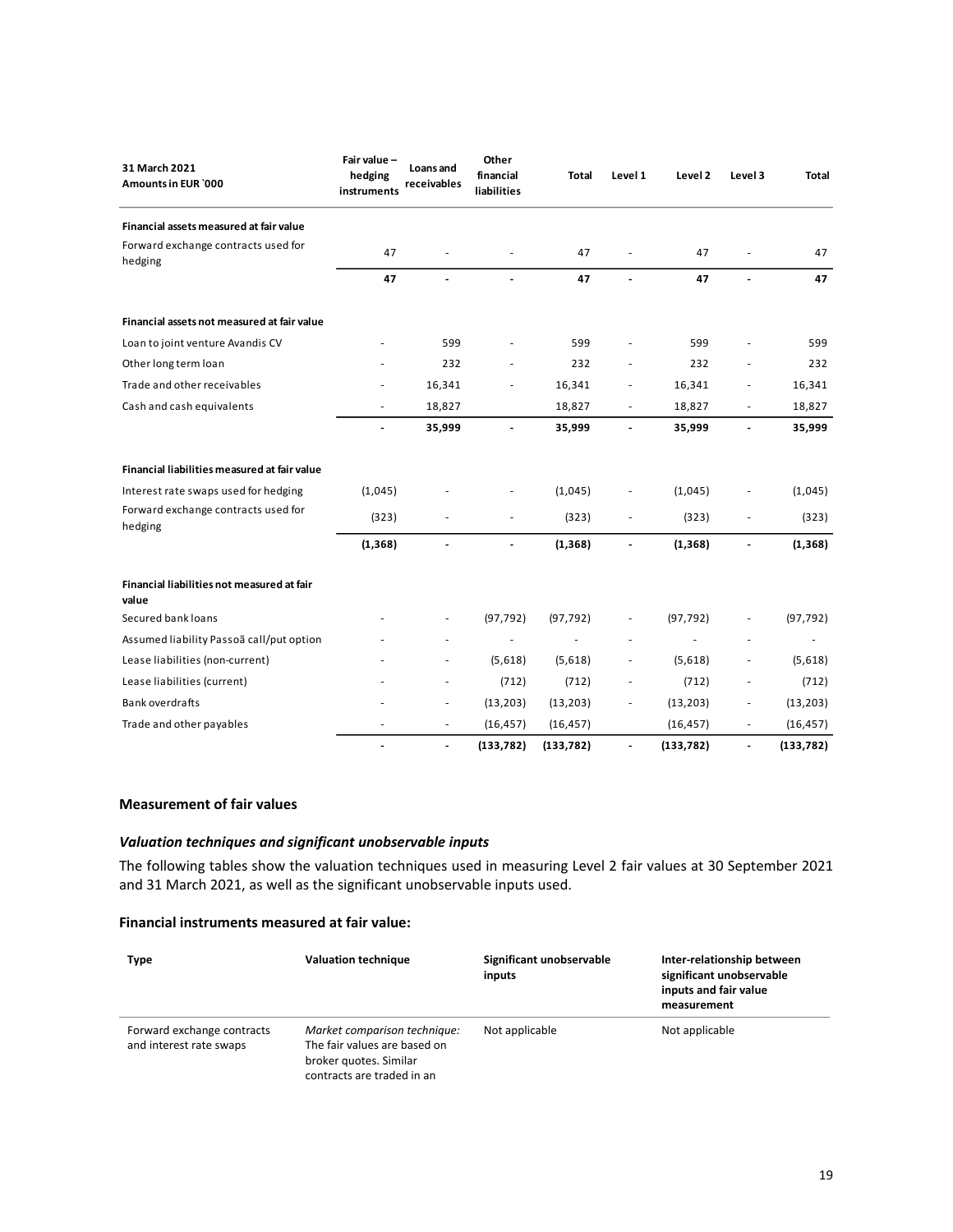active market and the quotes reflect the actual transactions in similar instruments

### **Financial instruments not measured at fair value:**

| <b>Type</b>                   | <b>Valuation technique</b> | Significant unobservable inputs |
|-------------------------------|----------------------------|---------------------------------|
| Financial assets              | Discounted cash flows      | Not applicable                  |
| <b>Financials liabilities</b> | Discounted cash flows      | Not applicable                  |

Financial assets include trade and other receivables, cash and cash equivalents and other investments including derivatives. Other financial liabilities include bank loans, other short term financial liabilities and trade and other payables. The book value of the secured bank loans is considered to be the best approximation of the fair value. For all other financial instruments, the fair value is considered to be consistent with the book value.

# **16. Employee Share Purchase Plan**

In 2015 the Group set up its Employee Share Purchase Plan ('ESPP'). Under the ESPP, employees are entitled to buy shares of the Company with their own funds twice a year (i.e. following publication of the half-year and fullyear results) for a yearly maximum of 33.33% of their gross base salary. Eligible employees are entitled to buy at a discount of 13.5% of the share price at that time. A three-year lock up period is applicable, during which the employees cannot sell the shares bought under the ESPP. No other vesting or performance conditions are applicable. The ESPP qualifies as share-based arrangement (equity settled) under IFRS 2. No share-based payment costs are recognised in profit and loss as the fair value of the share-based payment is zero.

### **17. Commitments and contingencies**

The Group leases offices, which are brought on the balance following the adoption of IFRS 16; refer to note 11. For the lessor a guarantee has been issued for an amount of EUR 138 thousand.

### **18. Related parties**

### *Transactions with key management personnel*

The members of the Management Board and the Supervisory Board are considered key management personnel as defined in IAS 24 'Related party disclosures'. The components and magnitude of their remuneration for the sixmonth period ended 30 September 2021 did not significantly change compared to what was disclosed in the remuneration report in the annual report for the year ended 31 March 2021. For details on their remuneration, reference is made to the remuneration report in the annual report for the year ended 31 March 2021.

#### *Other related party transactions*

The Group has related party relationships with its shareholders, subsidiaries and post-employment benefit plans. The financial transactions between the Company and its subsidiaries comprise of financing related transactions and operational transactions in the normal course of business and are eliminated in the consolidated financial statements. The related party transactions in the six-month period ended 30 September 2021 do in substance not deviate from the transactions as reflected in the consolidated financial statements as at and for the year ended 31 March 2021.